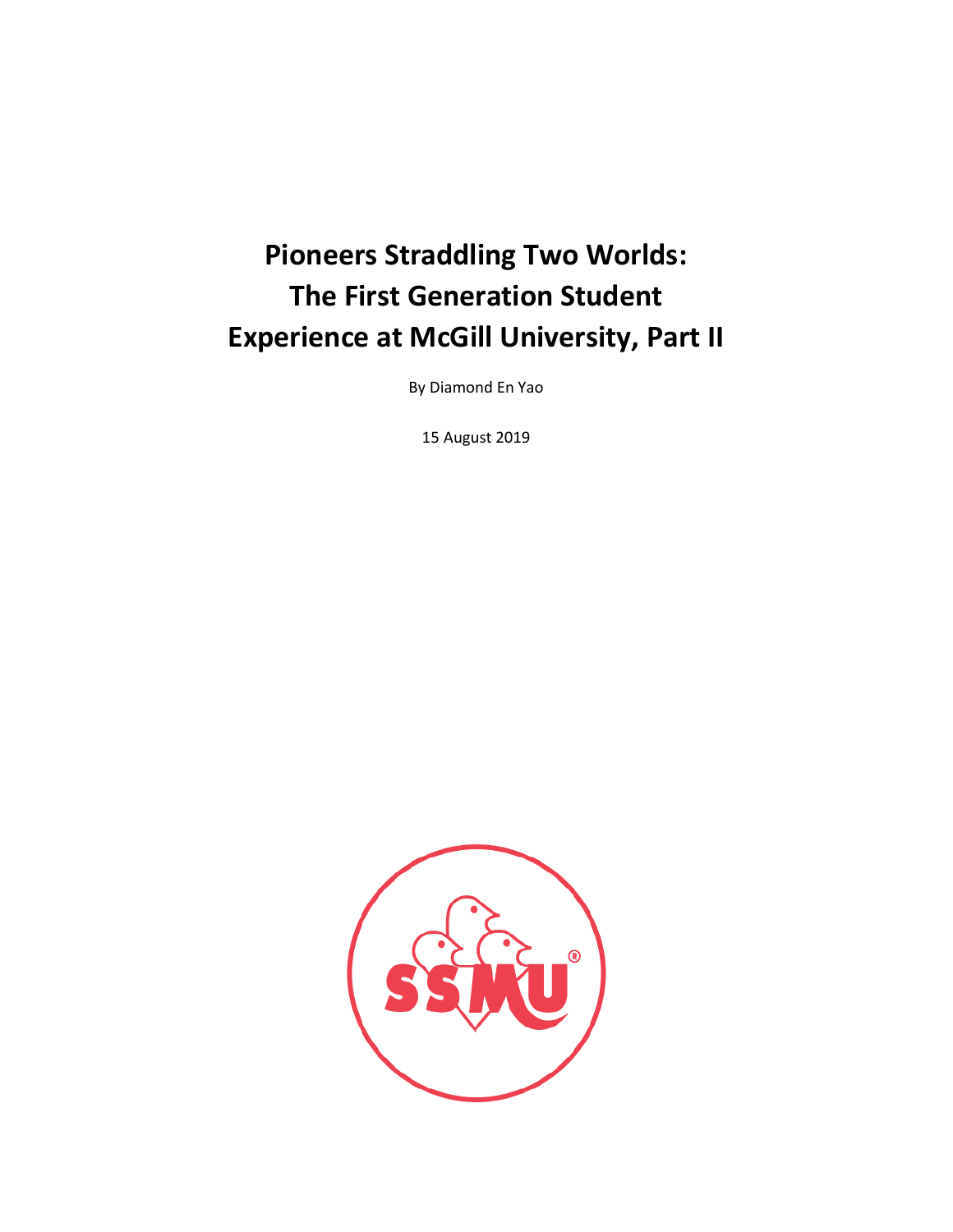#### **INTRODUCTION**

This report examines the experiences of first generation students at McGill in light of the measures taken since [last year's report](https://ua.ssmu.ca/wp-content/uploads/2017/01/Striving-to-Place-The-First-Generation-Student-Experience-at-McGill.pdf) on the topic. Following the release of the landmark report 'Striving to Place: The First Generation Student Experience at McGill' in January 2017, the first on the topic, McGill University has taken a range of measures to help support this particular population better, which includes a pilot buddy program and social events for Fall 2018 incoming students. To assess the effectiveness of these approaches and to move forward with effective approaches tailored to the unique needs of this population, multiple first generation students and university administrators have been interviewed. A survey was also sent to the McGill student population to assess the level of knowledge they had on this issue as well as the specific strengths and challenges of first generation students.

McGill University was found to be lacking institutional resources on many different levels to adequately support first generation university students. The current definition of a first generation university student was found to be a significant barrier for many students. Furthermore, gaps have been found within the financial, professional, academic, social, emotional realms of the first generation student experience, with additional accessibility barriers to the resources that do exist. As a result, first generations students have demonstrated resilience by independently seeking out informal support systems and connecting with community resources, while still feeling the gap left by a lack of adequate institutional resources. Specific recommendations addressing each of those realms are outlined at the end of this report.

#### First Generation Students: Who are they?

For many McGill students, staff, and administrators, the term "first generation" may be unfamiliar. This concept is lacking in conversation and policy on campus, as evidenced by how many students either did not have knowledge of the term or thought it referred to immigration status. So, who are first generation students?

McGill University defines a first generation student as someone who does not have any immediate family members who have graduated or who are currently enrolled in university. Therefore, a student with no prior family history of university attendance but with a sibling currently in university would not be considered first generation and would not have access to services for first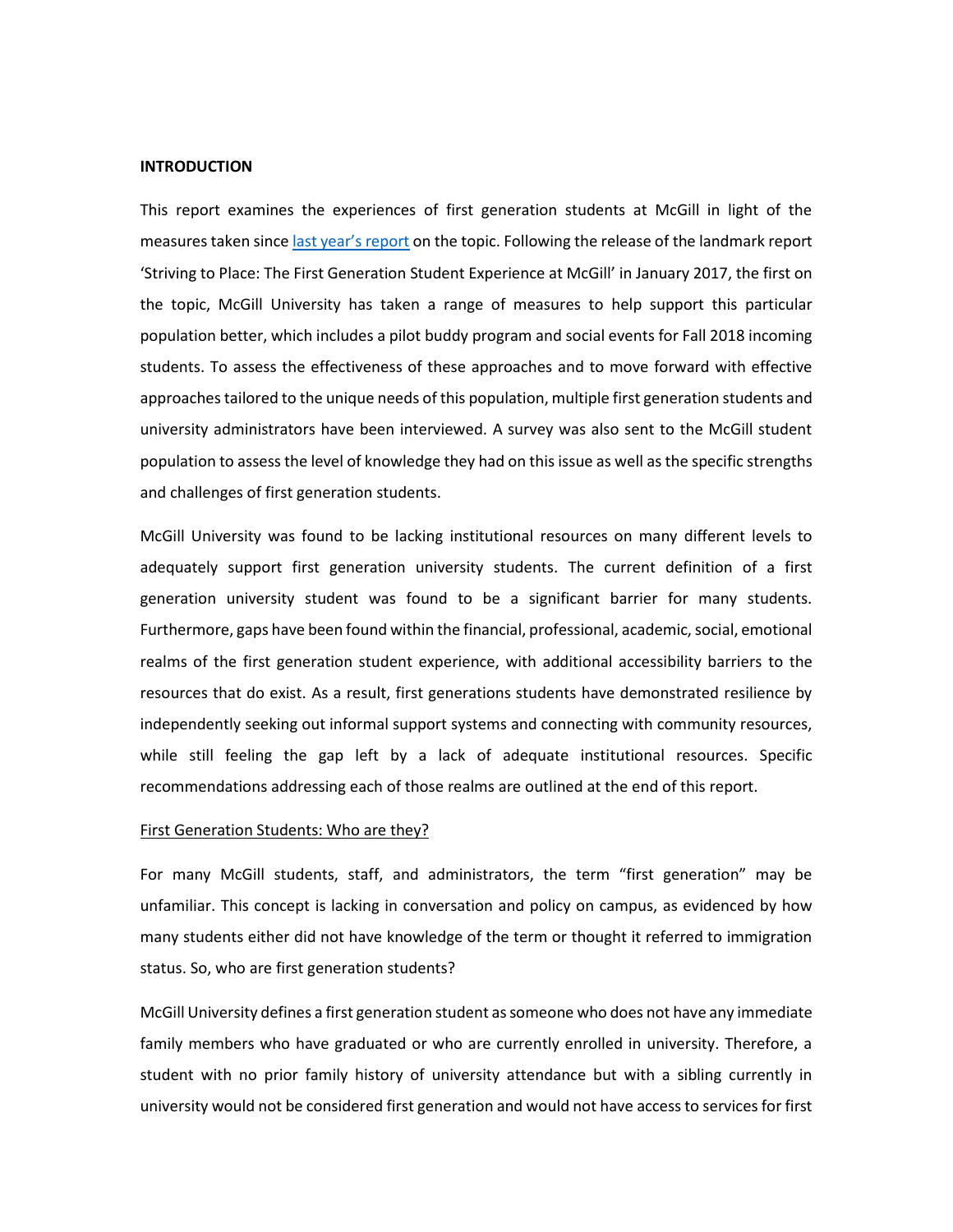generation university students. This definition was found lacking by the majority of participants, as it excludes many people who do not benefit from having parents who have completed university, and excludes people who cannot benefit from parents who have completed higher education within a Western higher education model. For the purposes of this report, first generation students are the first generation in their family to go to university. This more comprehensive definition will be used in this report.

#### Why do First Generation Students Matter?

First generation students face a number of barriers in accessing and completing university that revolve around not having a family background in higher education. Participants have identified the inability of parents to give them advice related on both academic and non-academic matters that create difficulties in navigating higher education. This could mean being unaware of important things, such as course registration and knowledge about financial aid, academic unpreparedness and lack of social capital that have the effect of inhibiting the students from taking full advantage of their university experience.

While first generation students come from every corner of society, certain groups are disproportionately represented as first generation students, including low-income students, marginalized racial minorities and students with an immigrant background. These intersecting identities add an extra layer of complexity and importance to addressing the inequities first generation students face.

# A Note on Intersectionality

First generation students are a very diverse group of people from a variety of backgrounds. This project explicitly examined the ways in which first generation status interacts with socioeconomic status, as the two issues are overlapping, but did not explicitly address other intersections such as race, sexual orientation or gender identity. However, many participants have independently volunteered that they felt that the climate at McGill University disfavoured discourse surrounding socioeconomic barriers, an issue with a very strong correlation to first generation status, over other types of marginalization. The majority of participants have disclosed financial challenges that they perceive to be of greater severity than their non-first generation peers during their time at university. Several participants have also independently volunteered information such as being from a working-class background, being from a rural area, being a visible minority and being from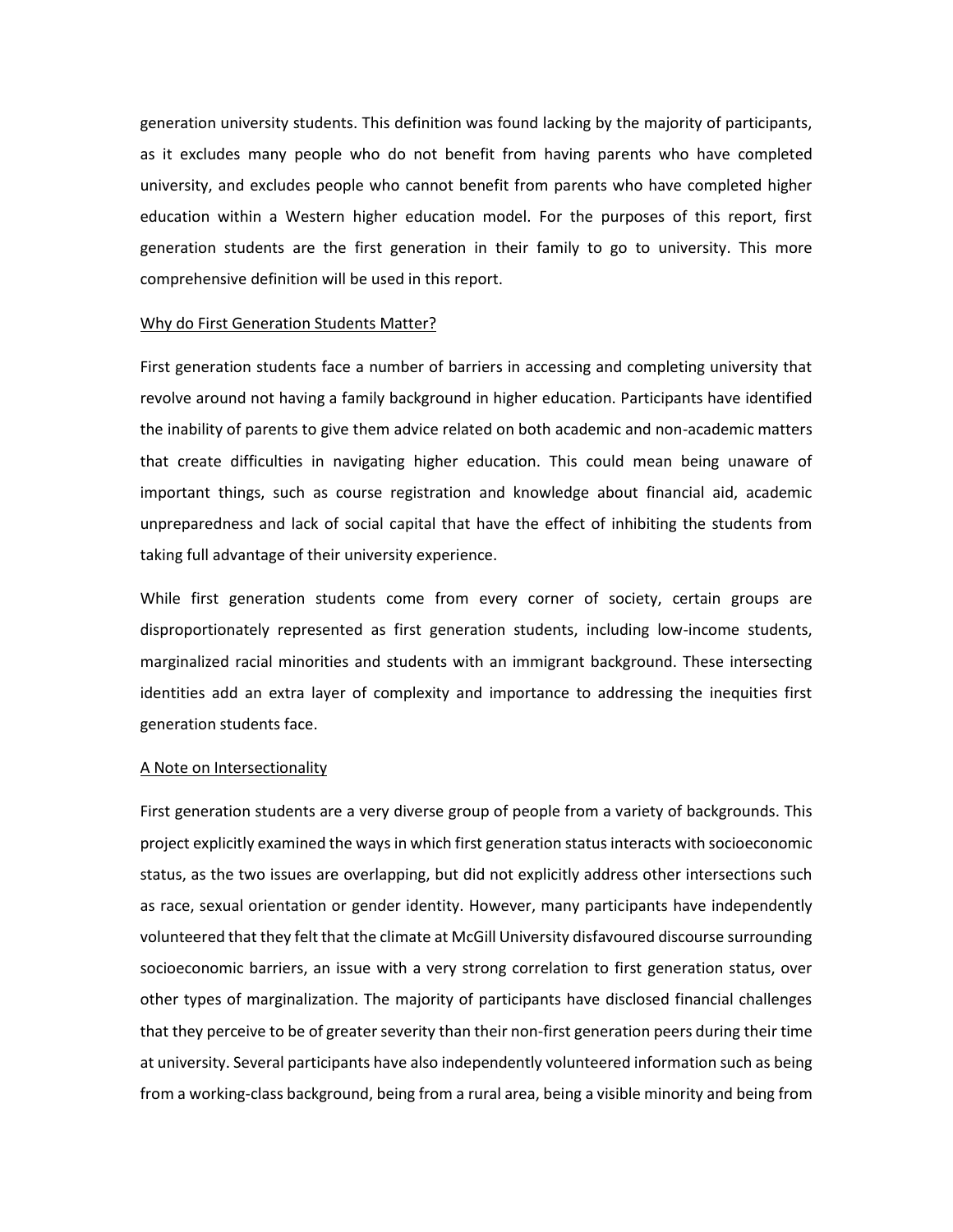a non-traditional family situation. All of the interviewed first generation university students who identified as a visible minority came from an immigrant urban background while all white first generation university students came from a non-immigrant rural or suburban background, with one exception. A consideration of these experiences shows that all first generation students have unique experiences and barriers that must be accounted for as SSMU and McGill work to provide first generation students with necessary resources and support.

### **METHODOLOGY**

#### Investigating the Current First Generation Experience

The initial impetus for this project came from last year's report that described a lack of systemic support for and a lack of general awareness of first generation students on campus. It identified a need for increased recruitment, retention and support of first generation students at the university (Bach, 2017).

## Why use Qualitative Experiences and Anecdotes?

SSMU and McGill's student body have consistently demonstrated their commitment to social justice and equity. By using student experiences and anecdotes on campus, we can nurture empathy, awareness, and action. These narratives will give insight into personal experiences and uncover what first generation students want and need. First generation students at McGill have been largely neglected by the administration, and consequently we are in a unique position to start from the ground up on support initiatives and awareness-raising initiatives with input from those who need those resources most.

#### Data Collection

I sent out one survey, one callout for interviews of self-identified first generation students and requests for interviews of McGill staff members involved with supporting first generation students. The survey was aimed at the entire McGill student body to gauge the knowledge level it has as a whole on first generation students, and also included additional questions for those who self-identified as first generation students. The interviews of first generation students were conducted with a goal to gain greater insights into the lived realities of first generation students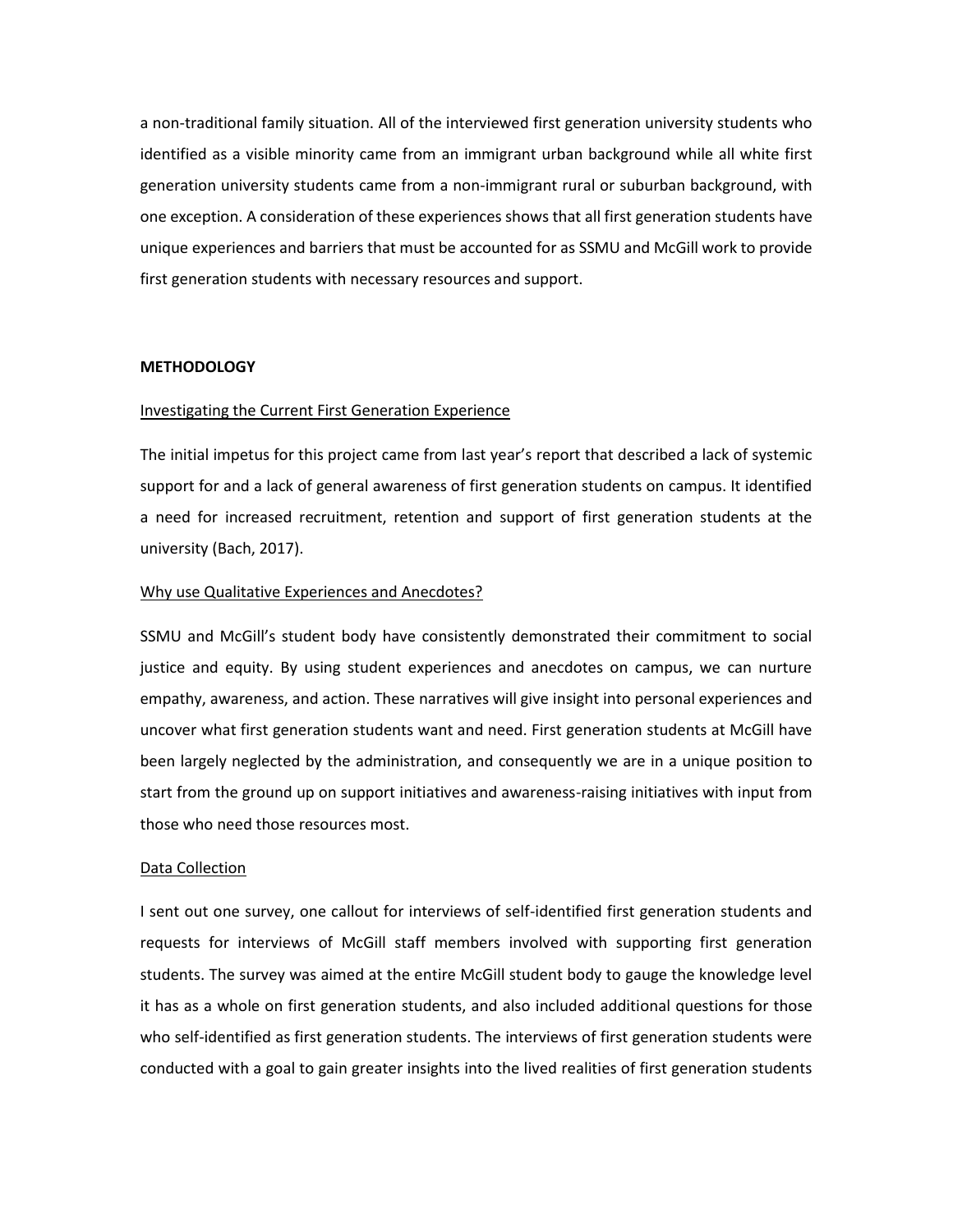on campus. Finally, the interviews of staff were conducted with the goal of gaining greater insights into current available resources that are specifically targeted to this population.

This paper will conclude with a list of recommendations for the SSMU and McGill administration to consider as the work towards better supporting first generation students. Data collection is just the beginning, and many more initiatives will hopefully develop from this research.

# **RESULTS: CURRENT SITUATION OF MCGILL FIRST GENERATION STUDENTS**

# McGill Student Body Survey & Interviews

The student survey received 130 responses. 49.2% of those responses came from self-identified first generation students. First generation student entries represented a variety of students, from incoming U0 students, undergraduates of all levels, graduate students and alumni. This diversity resulted in varied and insightful responses. The survey was opened, actively promoted on social media during a period of a month that overlapped with final exams and still managed to receive 130 responses. The high volume of responses despite this incredibly busy time of year and winter break indicates that this is an underlying issue that many people feel strongly about but have not been able to voice properly yet.



*Figure 1: Proportion of Survey Respondents Who Self-Identify as First Generation University Students*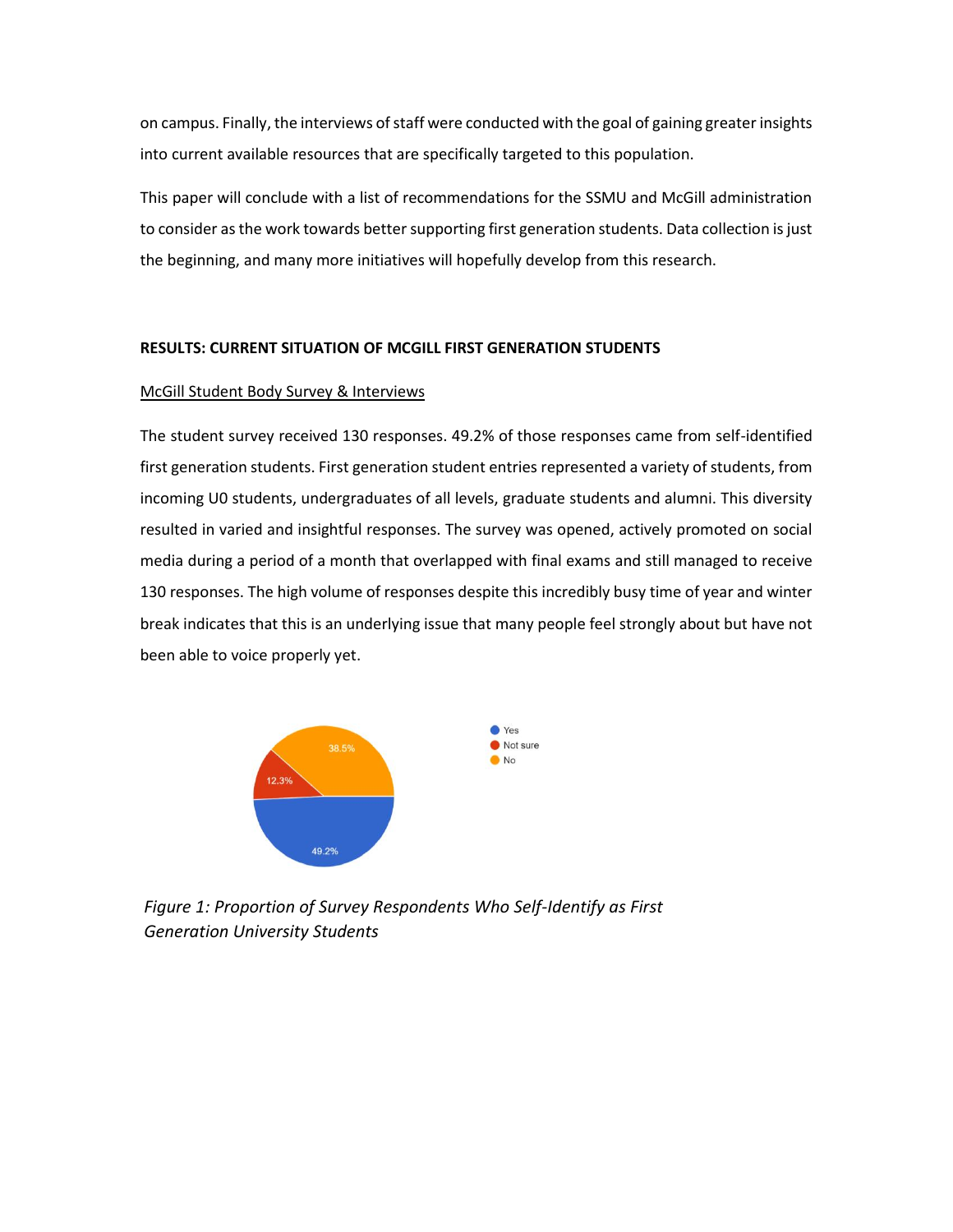

*Figure 2: Year of Entry to McGill University of Survey Respondents*



*Figure 3: Academic Degree Level at McGill University of Survey Respondents*

Furthermore, 9 first generation students have been interviewed in depth one-on-one. They come from a variety of academic and personal backgrounds. 3 are current undergraduate students, 2 are recent bachelor's degree graduates, 2 are current graduate students who also did their undergraduate degree at McGill University, 1 is a current graduate diploma student who also did their undergraduate degree at McGill University and 1 is a current graduate student who did their undergraduate degree at another institution. All self-identified as lower-income and all but one reported financial struggles throughout their degree programs (the one student who did not is the recipient of a merit-based full-ride scholarship, but stated that without it they would have been struggling financially too). 2 self-identified as visible minorities and 7 self-identified as white. 5 self-identified as coming from rural areas, 2 self-identified as coming from suburban areas and 2 self-identified as coming from urban areas. 2 self-identified as coming from a STEM academic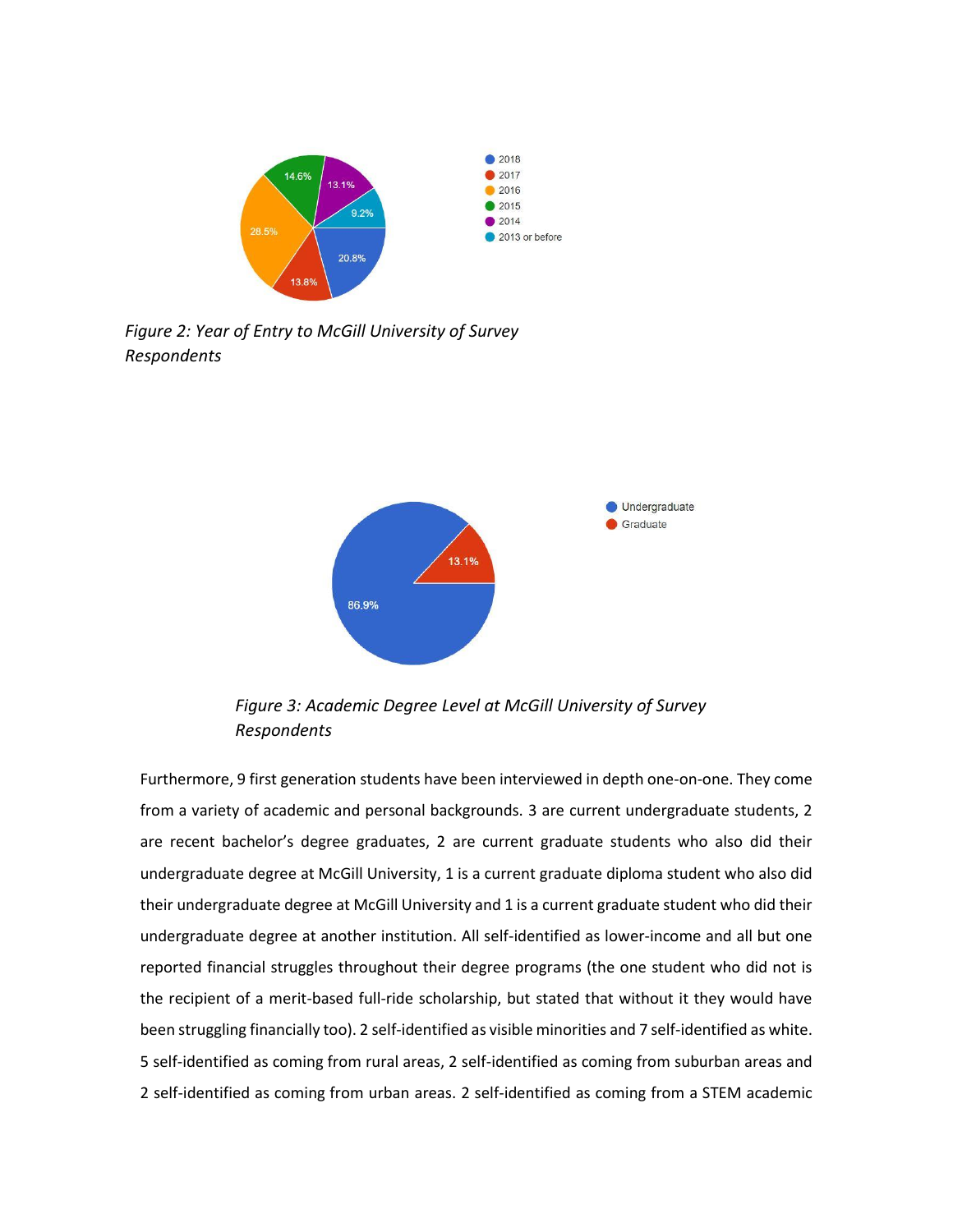background, 3 self-identified as coming from a social science academic background and 4 selfidentified as coming from an interdisciplinary academic background. 3 self-identified as originating from the greater Montreal area, 1 self-identified as being a Quebecer from outside of Montreal, 4 self-identified as being out-of-province Canadians and 1 self-identified as being an international student. These demographic characteristics demonstrate that the first generation university experience is an incredibly diversified one, a factor that needs to be taken into account when designing and implement institutional support systems to serve this student population.

1. What do people know about first generation university students?

In terms of survey respondents, knowledge about first generation students on campus was quite low. Only 53.8% of survey participants indicated that they had heard of the term before and that they knew exactly what it means, with an additional 29.2% indicating that they had heard of the term before without knowing specifically of its meaning. The remaining 17% indicated that they were either unsure or had not heard of the term before. Those results indicate that while the term 'first generation student' may be vaguely familiar to the majority of the student body, specific knowledge about how that demographic is marginalized is overall lacking.



*Figure 4: Proportions of Survey Respondents Who Have Varying Degrees of Knowledge of the Term First Generation University Student*

Furthermore, understandings of who counts as a first generation student differ greatly among participants. The most popular definition among survey respondents, chosen by a little less than half of them, is that a first generation university students is the first person in their family to attend university. Following closely, close to a third of respondents defined a first generation university student as the first generation in their family to attend university, but not necessarily the fiirst person. The third most popular definition of a first generation student, following at a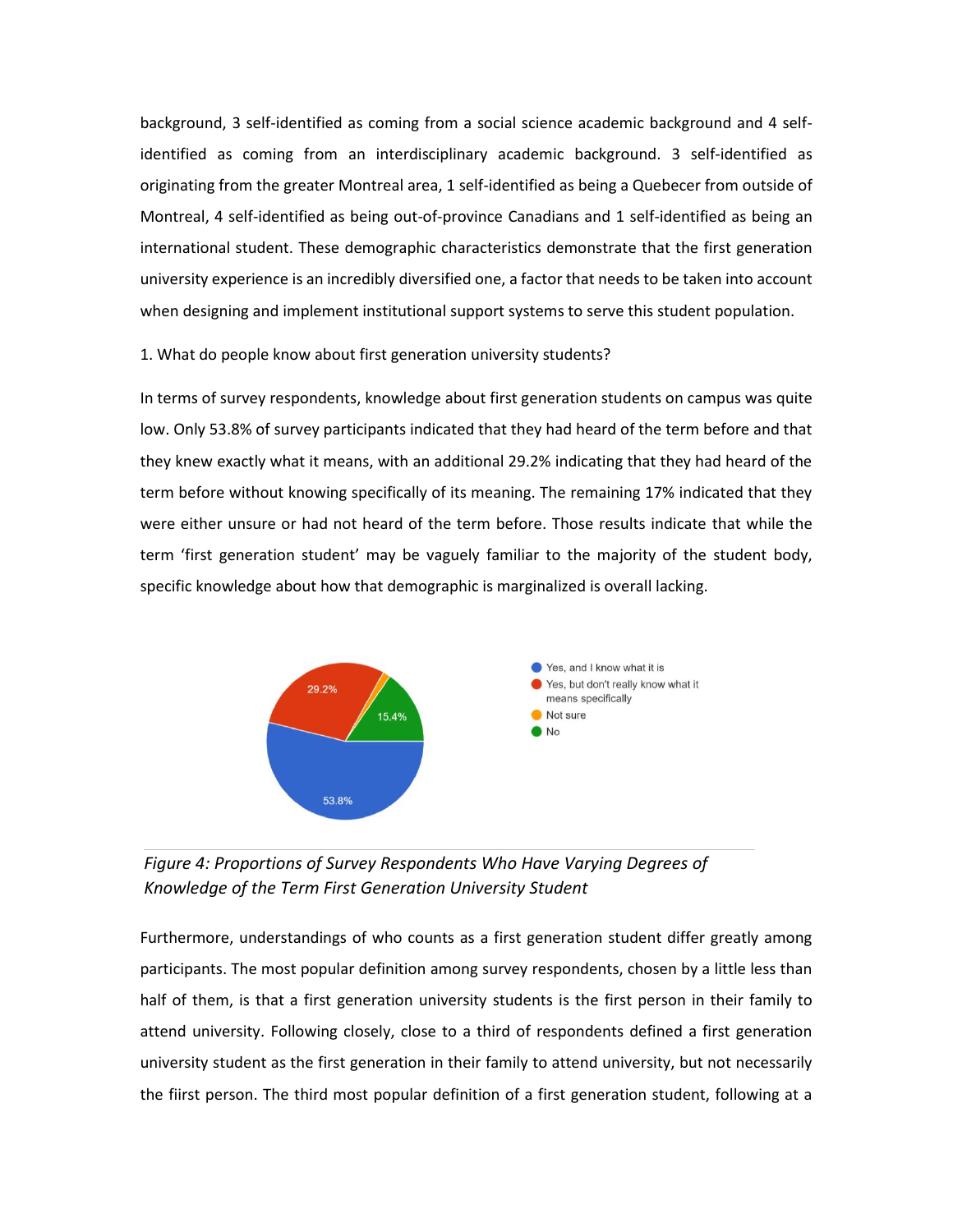distant 10%, is that of a person who is in the first generation in their family to graduate university, but not necessarily the first person in their family to graduate university. Rounding the last 10% of responses are students who defined a first generation student as the child of immigrant parents who is the first in their family to attend university in their adopted homeland and the first person in their family to graduate university. 4.6% of respondents said that they did not know what a first generation student was.



*Figure 5: Proportion of Survey Respondents Who Believe in Different Definitions of a First Generation University Students* 

# 2. McGill's Current Definition of a First Generation University Student

McGill's most up-to-date definition of a first generation university student is someone who does not have any immediate family members who have graduated or who are currently enrolled in university. Therefore, someone with no family history of university graduation or attendance but who has siblings currently enrolled in university does not qualify as a first generation university student. Furthermore, someone with no family history of university graduation or attendance but who has a parent, caregiver or guardian currently enrolled in university does not qualify as a first generation university student.

Many survey respondents who had previously self-identified as first generation university students actually do not fall under McGill's definition of the term. Only 36.2% of respondents fall under McGill's definition of a first generation university student compared to 49.2% of respondent who have self-identified as belonging to that demographic, which amounts to a 13% difference. This finding suggests that the current definition is not inclusive enough and that a significant number of students are left out, unable to access resources, services and supports that serve this demographic.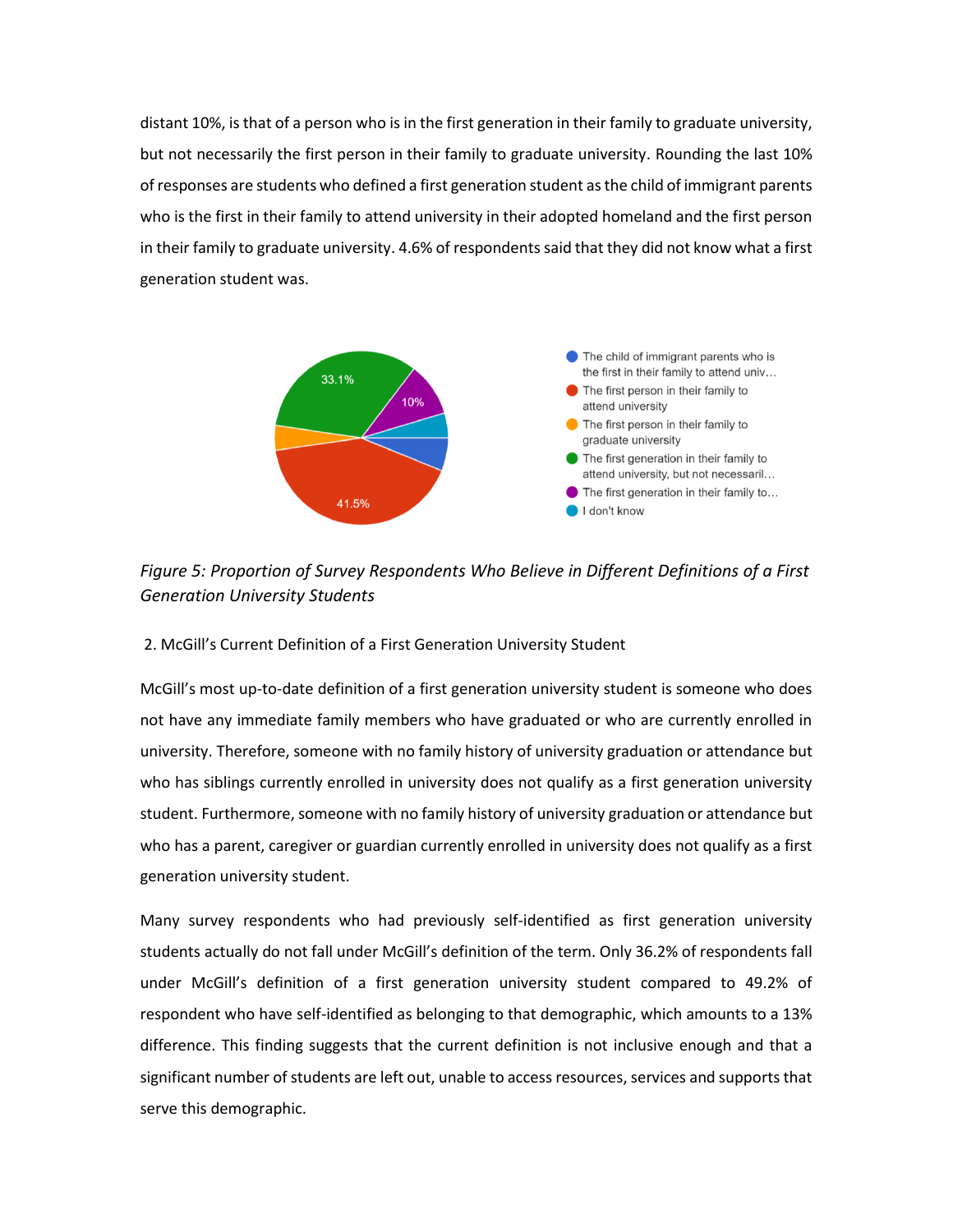

# *Figure 6: Comparison of Proportions of Survey Respondents Who Self-Identify as First Generation University Students (left) and Who Fit Under McGill University's Definition of a First Generation University Student (right)*

Unsurprisingly, when asked about the whether or not the current definition of a first generation university student was accurate, the overwhelming majority of respondents expressed dissatisfaction by stating that it was restrictive and not inclusive enough.

# 2.1 Siblings and First Generation University Students

A key issue that was pointed out concerned the presence of siblings currently enrolled in university in the immediate family of a student with no prior family history of university graduation. Respondents have expressed that a sibling currently in university is not an adequate source of support for first generation in university, as they are likely to be experiencing the same challenges as the first generation university students since they come from the same generation. Here are some unedited representative responses on this issue.

*"Two siblings have most likely experienced the same struggles and, are both likely to be unfamiliar with the experience of higher education. A sibling does not have the same effect as an influential adult figure who is a university graduate and a present member in a child's upbringing thus, I feel that giving them the same value is unfair."*

*"This is ridiculous, just because I have a brother 1 year older than me should not exempt me from being considered a first generation student. My parents still did not graduate university and cannot provide me with the resources (financial, advice, etc...) that people*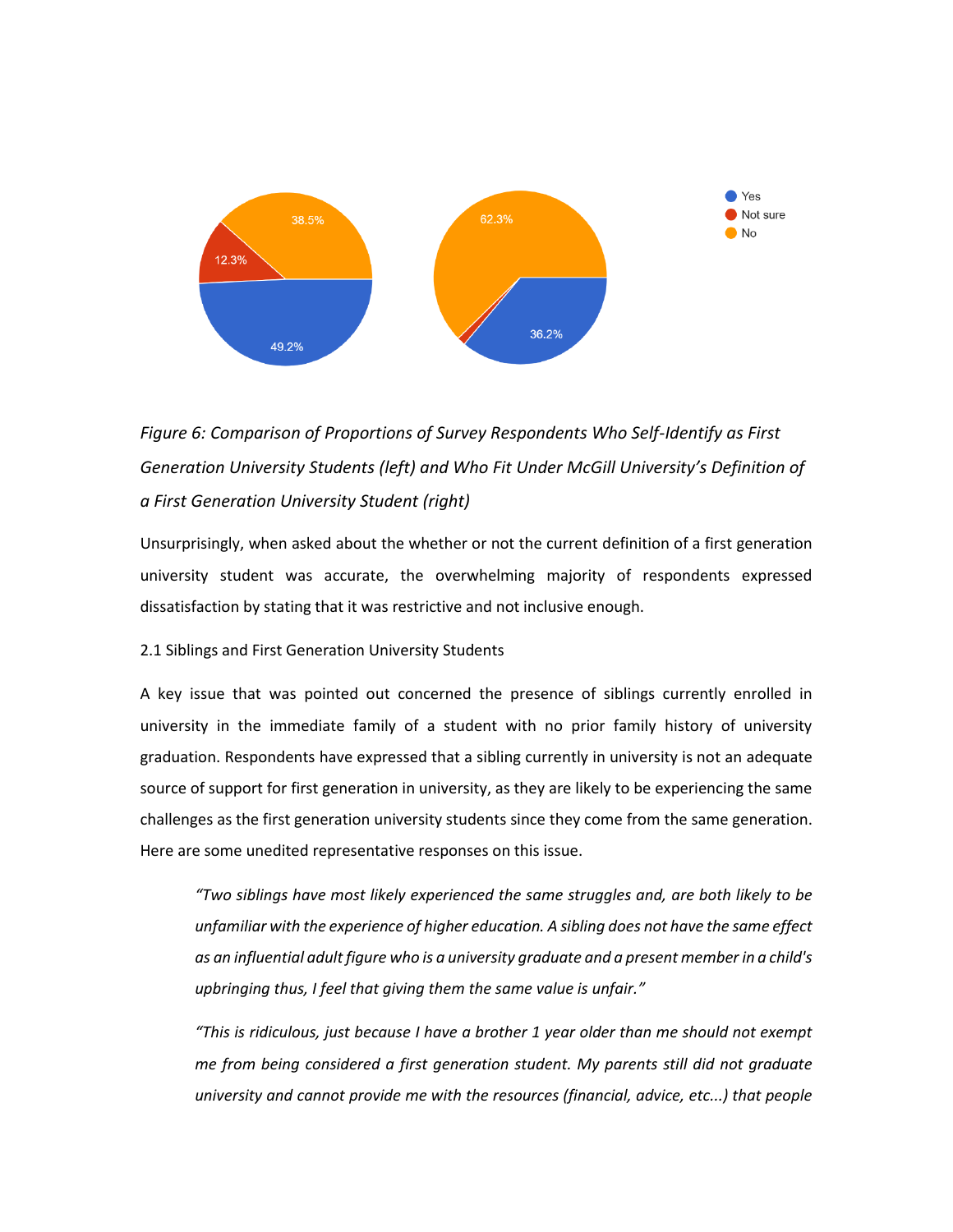*with parents who have degrees can. I also attend university in a different province than my brother so he is not able to give me any information, not to mention that he is one year ahead of me so cannot give me advice with any kind of hindsight."*

*"As a first gen. university student, I had no choice but to spend my summer working three jobs whereas other students got to travel and land internships. My entire university tuition, rent, food, and bills are personally taken care of by myself. I know that when my younger brother enters university in the upcoming year, he will also have to work long hours during the summer if he wants to stay enrolled. However, it does not seem fair that he would not be able to access such resources even though we are experiencing the same financial struggles."*

*"I believe the definition should focus on whoever your caretakers are. If neither of your parents have been to university, they do not understand what you are going through (Even if your grandparents did, for insance)."*

One respondent has even stated that it was an additional burden to have a sibling in university at the same time because their family's resources were being split between two people instead of one.

*"If anything things are now harder because the little support money my parents are able to offer us is now being split between two people. [...] My sister being in university doesn't change the fact that neither of my parents attended university."*

A possible way to resolve this issue is to consider the age difference between the siblings as relevant in defining a first generation university student. Some respondents said that the support the graduate sibling would be providing to the first generation university student would be equivalent to that provided by graduate parents, guardians or caregivers if they are significantly older or if they have already graduated. Here are some unedited representative responses on this issue.

*"It would be more accurate to say if they had an /older/ sibling who graduated from university by the time they entered university. If both siblings are currently in university at the same time, they are still the first "generation" in their family to pursue a postsecondary degree. A year or two difference defining who is 'first' discredits the fact that*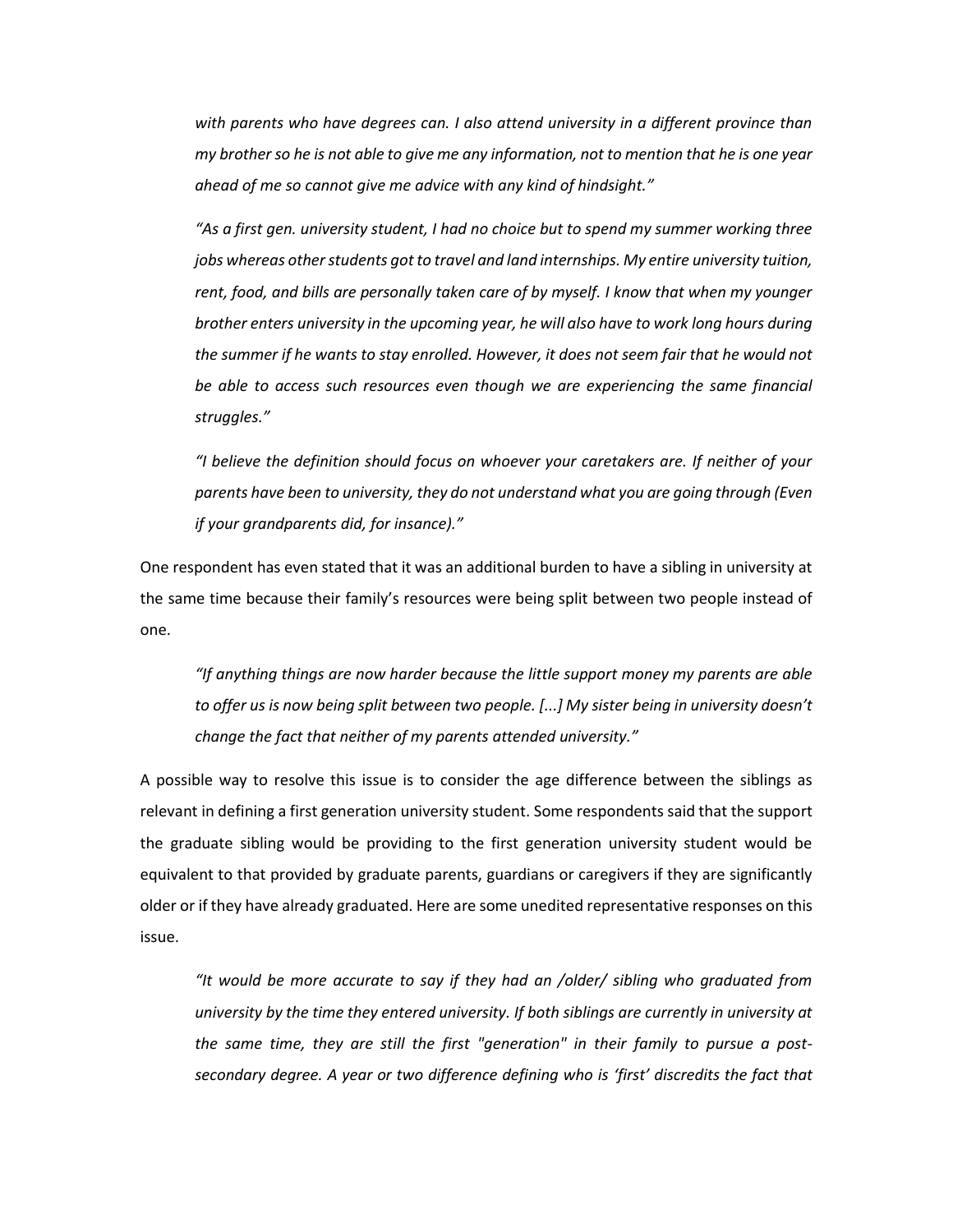*all the children were in the same boat and had to enter university in virtually the same set of conditions."*

*"I think the definition shoud at least be that you are not first gen if your siblings enrolled before you or preferably graduated before you got in."*

*"Perhaps if you are from a family where your siblings are substantially older than you (10+ years) and have graduated with a degree that has provided your family with financial and/or social benefits this definition can be applied. But in the case of the average family with children who are of similar age, I feel that the educational status of your siblings should not effect your status as a first generation student."*

These responses indicate that the current exclusion of first generation university students who have sibling(s) who are currently enrolled in university is not serving them well and putting them at a disadvantage. Sibling age gap, level of accessible support and context should be taken into account in this aspect of the definition of a first generation university student.

2.2 Extended family and first generation university students

Some respondents have pointed out that the support provided by graduate extended family can somewhat mitigate the effects of having no immediate family history of prior university attendance. The closeness of the ties, the similarity of university experience (e.g. if they have attended the same school) and the geographic proximity between first generation university students and their extended family members influence how much support they receive as they navigate higher education. Here is the unedited version of what one respondent had to say about the support provided by their extended family.

*"I do have a few cousins who attended University and have spoken to me about their experiences at least, albeit out of province. Members who have very close cousins/aunts/uncles who attended University in the same province/State as them wouldn't have a "first gen experience" comparatively."*

Overall, the support graduate extended family can provide to the first generation university student is extremely mixed, depending on many different factors and contexts. This finding attest to the extraordinary diversity of first generation student experiences that needs to be acknowledged in a comprehensive definition of the term.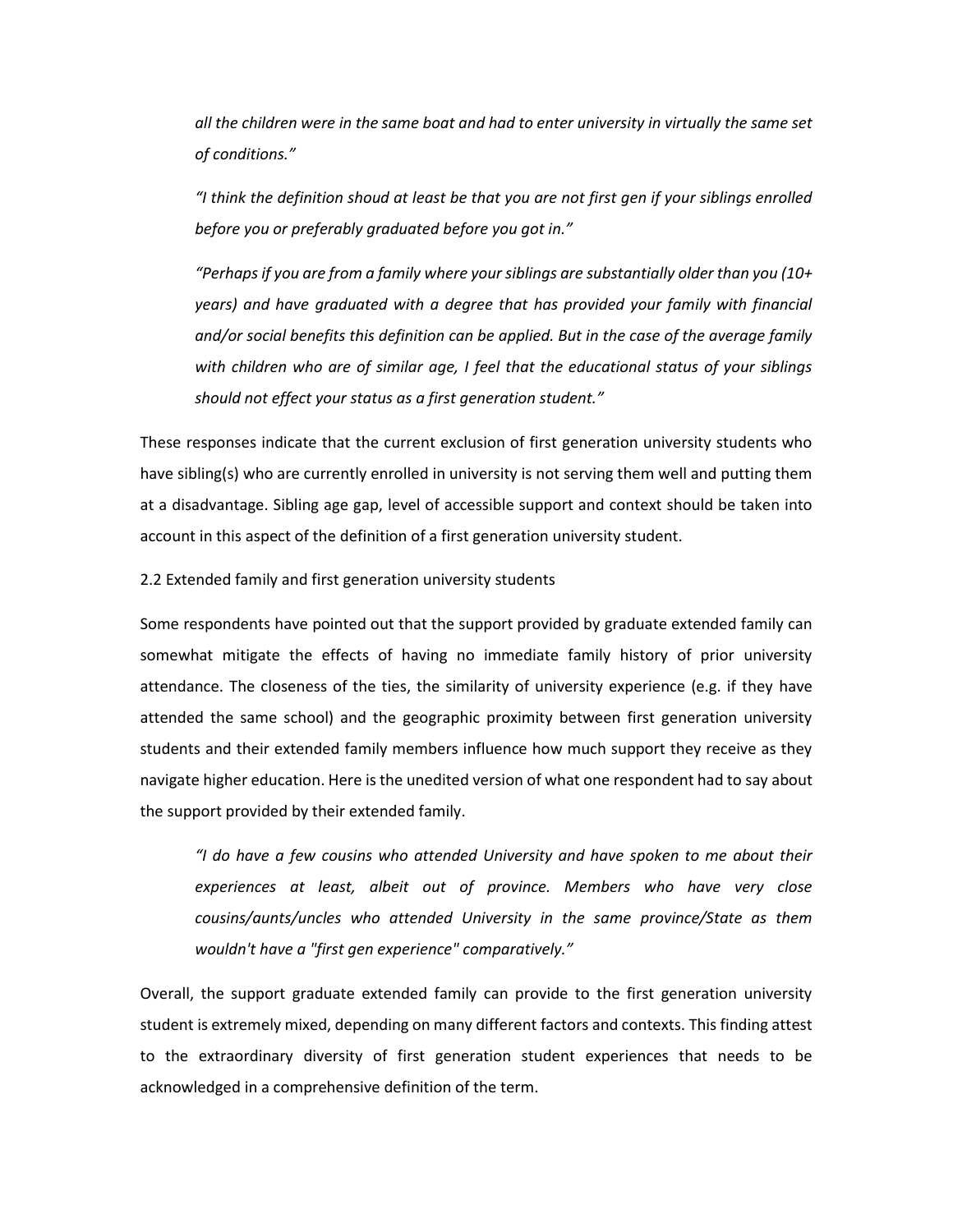2.3 Immigration family history and first generation university students

Some respondents have pointed out that first generation university students who come from an immigrant family background ought to be counted as part of the demographic even if prior generations of their family are graduates of institutions in their home country. They have pointed out that the huge cultural and institutional gap between their family members' university experience and their own translated into the family's limited ability to support the first generation university student, despite their status as university graduate. Here are some unedited responses on this matter.

*"Also, not only does this evade the immigration factor, but it ignores the huge benefit of locality (ones parents having graduated from a university no one has heard of does not offer them the privelige of students whose parents have graduated from familiar schoolsat least from familiar places), and the fact that university standards differ vastly from country-to-country, let alone school-to-school."*

*"yes, except i also have in mind that first generation means first person to attend university in their family BUT also they are the first generation of a family after our parents have immigrated to this country."*

*"I believe either child should be considered 'first generation' if they are born in another country, but were the first to go to University in their adopted country."*

One respondent has even pointed out specific gendered cultural issues surrounding higher education that should be considered in the definition of first generation university student. As the first woman to graduate in a culture where women's education is traditionally frowned upon, she said that the experience comes with its own specific issues.

*"Some students will be the first woman in their family to go to university as well which usually comes with its own set of problems and experiences and that could be better included in the definition as, depending on their history/culture, this can be a major factor at play."*

There is a strong argument to be made to push the definition of first generation university student to include students who are the first in their family to attend university in their family's adopted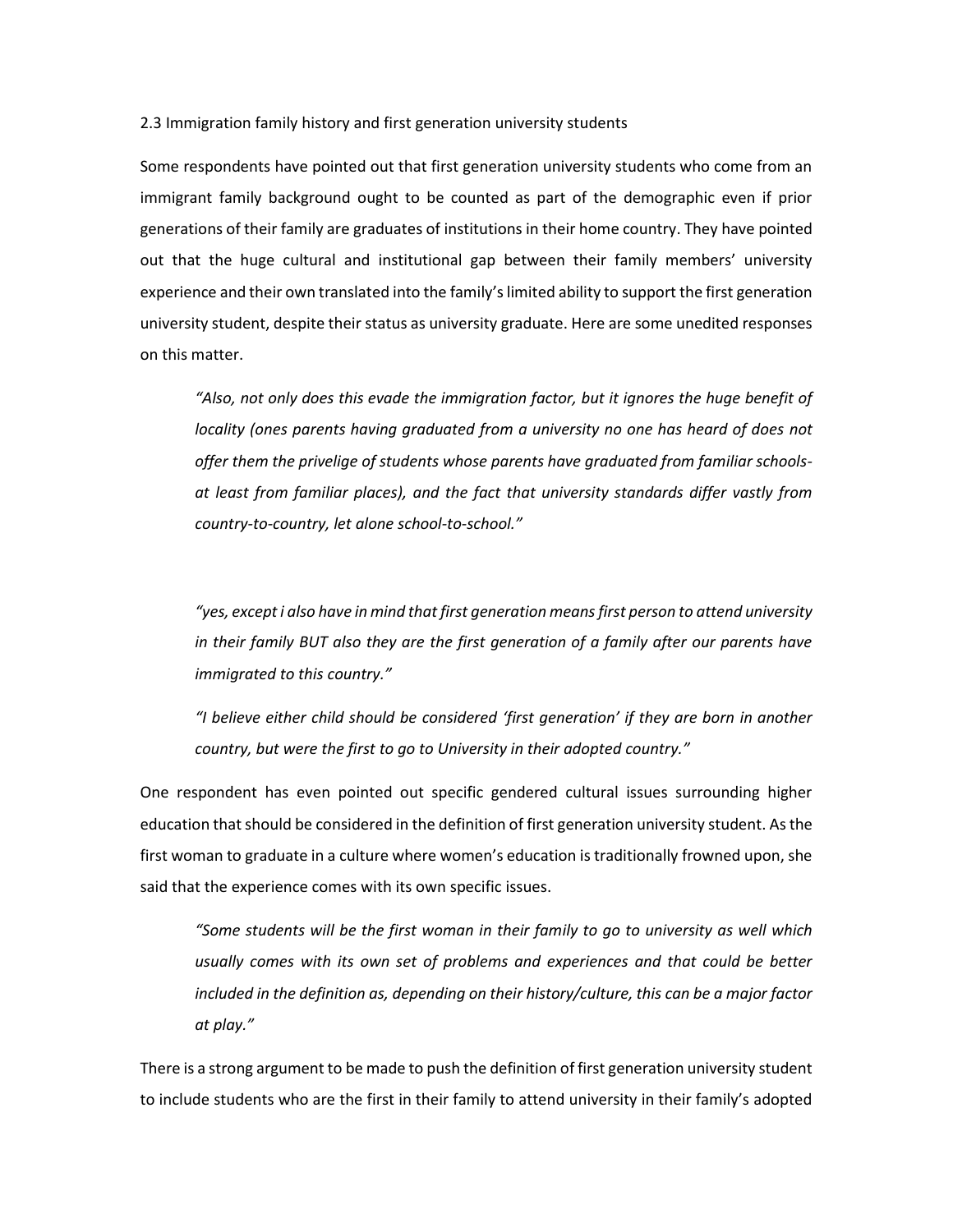country due to a significant cultural and institutional gap between the two university experiences. In particular, it is important to consider historical, cultural and social concerns specific to the context of immigrant students when drafting a comprehensive definition of first generation university student.

# 2.4 Degree level and first generation university students

Some survey respondents have also pointed out the importance of considering degree levels when defining what a first generation university student is. In fact, some students are the first person in their family to earn a master's degree or a doctorate degree even if they have other family members who have obtained lower university qualifications. Those students point out that being the first person in their family to pursue and advanced degree comes with its own set of issues and that this experience ought to be considered in the definition of a first generation university student. Here is an unedited survey response about this issue.

*"I usually consider myself to be a 1st generation university student because I am now getting my doctorate, and I am the first person in my family and extended family to do that. I think the gap in education level should also be taken into account."*

Due to the significant difference of experience between graduate school and undergraduate school, there is a strong argument to be made to include degree level consideration in the definition of a first generation university student.

Overall, it is clear that first generation university students are a very diverse group of students who come from varied family backgrounds, family structures and prior experiences. In order to have a truly comprehensive definition of what it means to be a first generation university student, all of those considerations ought to be taken into account when drafting the definition so that no student is left behind.

3. The Experience of Being a First Generation University Student at McGill University

Being a first generation university student is a multifaceted experience that has both positive and negative elements. Survey respondents who self-identified as first generation university students have mentioned several challenges and several strengths about going through this unique university experience. It is therefore important to keep in mind that the first generation university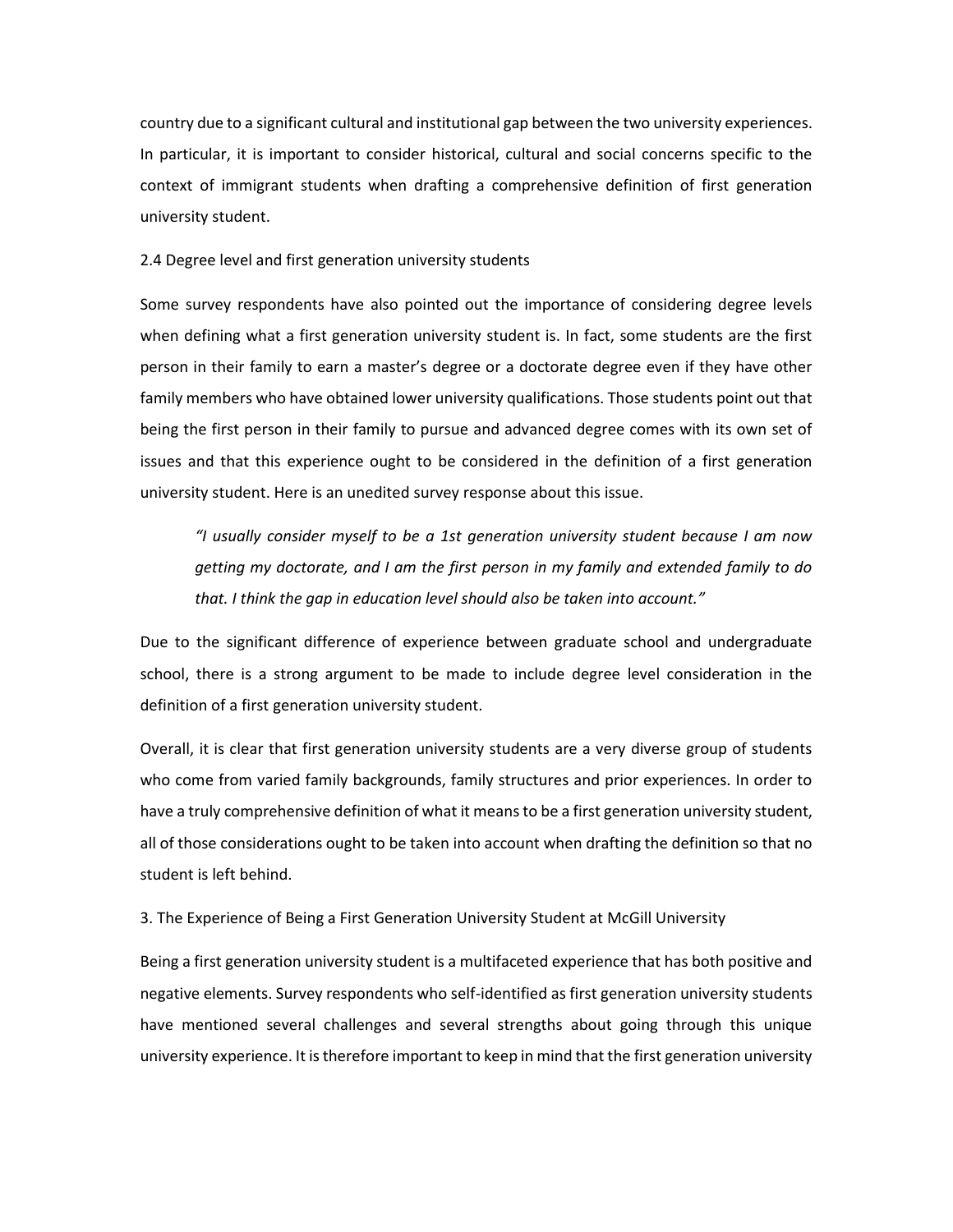experience is not solely a burden and a barrier, but also a source of strength and resilience, which should be reflected in policies and measures put in place to support this demographic.

3.1 What is negative about being a first generation university student at McGill University?

Survey respondents who self-identified as first generation university students have pointed out several negative elements of their academic career. Over three quarters (75.8%) of respondents have cited a lack of family members, friends and mentors that can guide them through university life, making this lack of support the leading negative factor by far that impacted the first generation university students who have answered the survey. As this first generation survey respondent has mentioned, this lack of support can have significant ramifications for the career of first generation students.

*"I don't have connections for an internship. I don't have a mentor to base my life goals or my path off of. I don't know anything about grad school or further education and it's effects from close family."*

Other pressing concerns expressed by the first generation respondents are difficulties of access of some opportunities (56.1%), financial struggles (47%), difficulties in navigating the administrative and logistical sides of the university bureaucracy (47%), feeling overwhelmed by their own ignorance of university (43.9%), feeling like an outsider who does not belong (40.9%) and having extra responsibilities many of their peers do not have (such as having a dependent, having a full-time job and being a caretaker for a family member) (40.9%). A lack of support and resources have also been cited as major negative factors in the first generation university student experience with 39.4% of first generation respondents saying they have no family support and 37.9% of first generation respondents saying that they feel like the resources they need to succeed are not accessible to them. 28.8% of respondents have also cited that they felt academically unprepared to navigate university. Furthermore, a significant minority of first generation university students feel other additional pressures that are specific to their first generation experience. Here are some unedited responses about those pressures.

*"I carry the burden of being expected to get a high paying job after university to be able to support my family."*

*"Feeling the pressure to succeed because I feel the need to be a trailblazer."*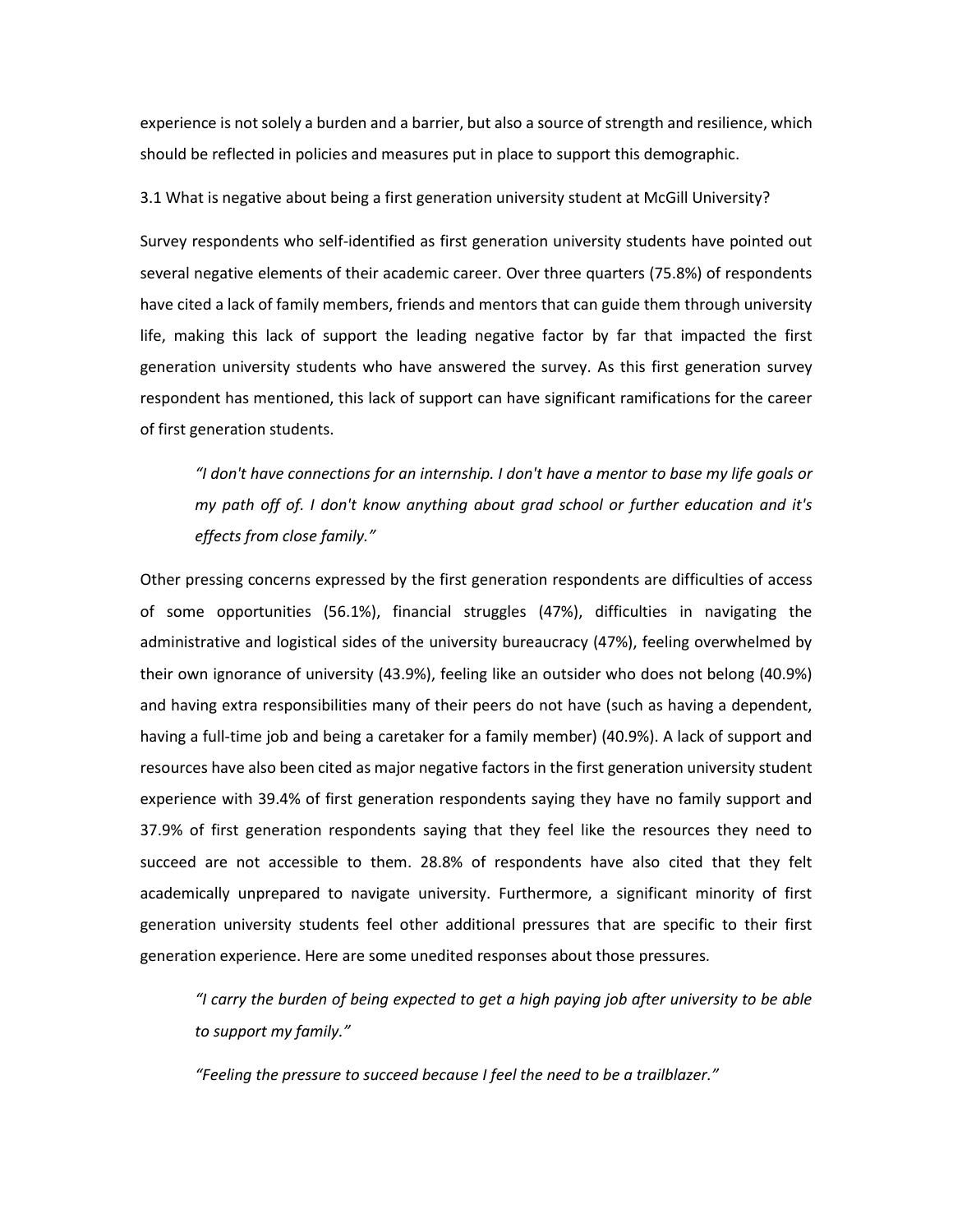*"I have the added pressure of not being allowed to fail because I would be letting down all the future generations of my family as well as squandering the combined effort of all of them so that I would be able to have this opportunity."*

*"I feel the pressure of making the most out of my experience attending university and making my parents sacrifice and efforts through all these years, through immigration, to make their decisions worth it."*

*"Family expects me to perform excellent academically just because I was the first one to ever enter a University. I have a lot of pressure to perform well."*

*"Being the first in my family to attend university, I feel an extra sense of pressure to succeed that does not seem to affect most of my other peers."*

*"Not only is there a generation gap between my parents, I feel less understood with this added educational gap."*

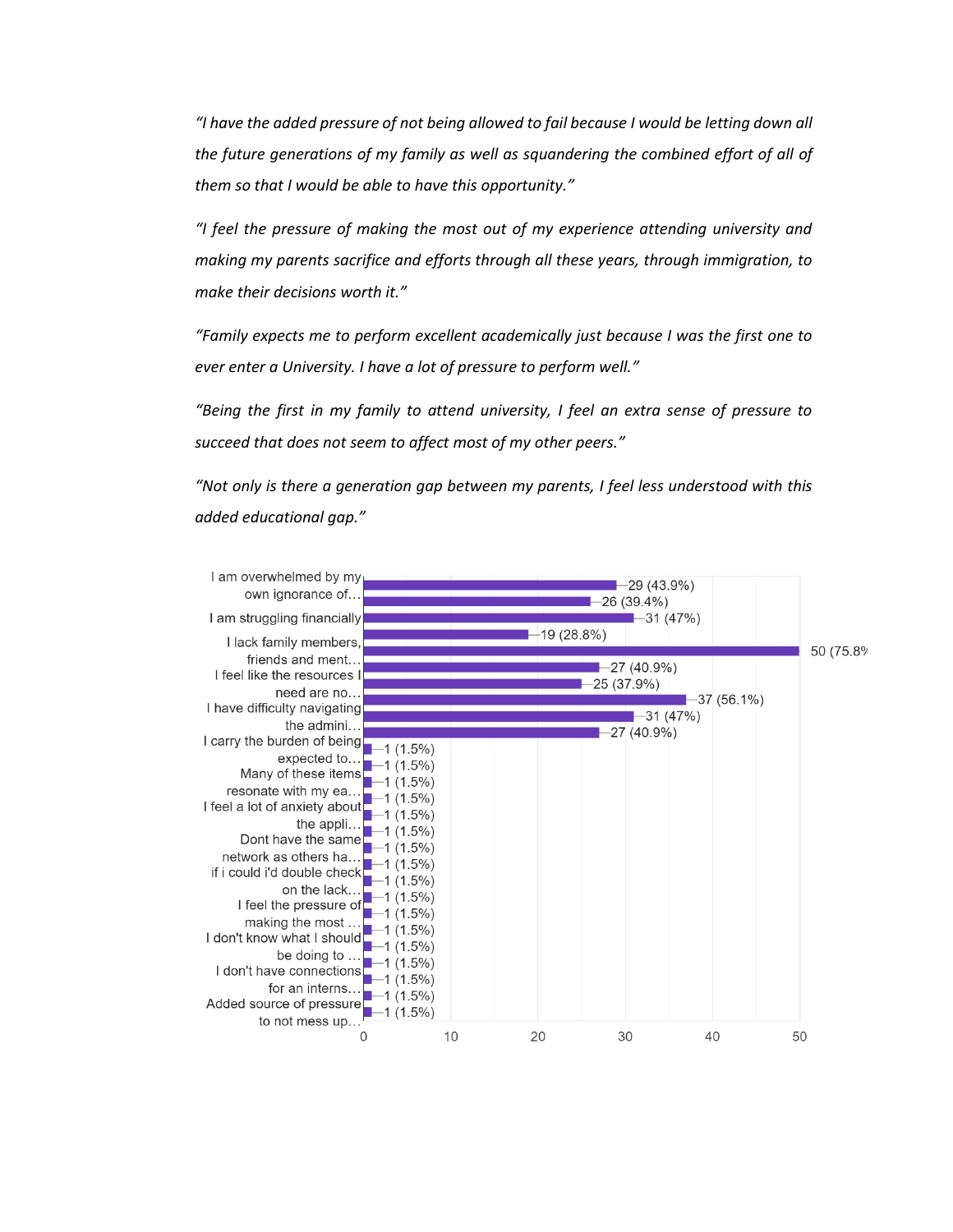# *Figure 7: Proportions of first generation university students affected by individual negative factors*

It is striking to note that academic unpreparedness is quite far down the list in the collection of negative factors impacting first generation university students (it is ranked as the tenth issue in the survey). This finding suggests that overall, a significant majority of first generation university students who do academically well enough to be admitted to McGill University are academically prepared to handle the courseload and that it is not one of their main concerns. Therefore, more resources, efforts and supports should be directed to non-academic issues such as mentorship, financial support and logistical support that cater to the unique challenges of first generation university students by recognizing that they often have more responsibilities, more burdens and less resources than their peers. First generation university students often make great sacrifices in pursuit of their education and the least that could be done by the university is to ensure that those sacrifices were worth it for them so as to avoid unfortunate outcomes like that of this first generation survey respondent, who is also a student-parent.

*"I didn't get what I came for in this program. I came from Ontario, and I sacrificed my family and kids, to find an opportunity for an internship in the industry. I didn't get that. and not only that but the department just cared to accommodate the students inside the department, which was not my interest."*

More support in these practical domains, with additional socioemotional support to alleviate feelings of alienation and strong pressure, would go a long way towards alleviating the emotional burden that first generation university experience. As one first generation survey respondent puts it, it is all of those issues that are embedded in the structural components of university that make some things logistically more difficult for first generation university students and further contributes to negative feelings about their experience.

*"professors always assume you are in the best conditions. Ei. Ask for international experience for grad. school, or require it in your undergrad, give you a week to*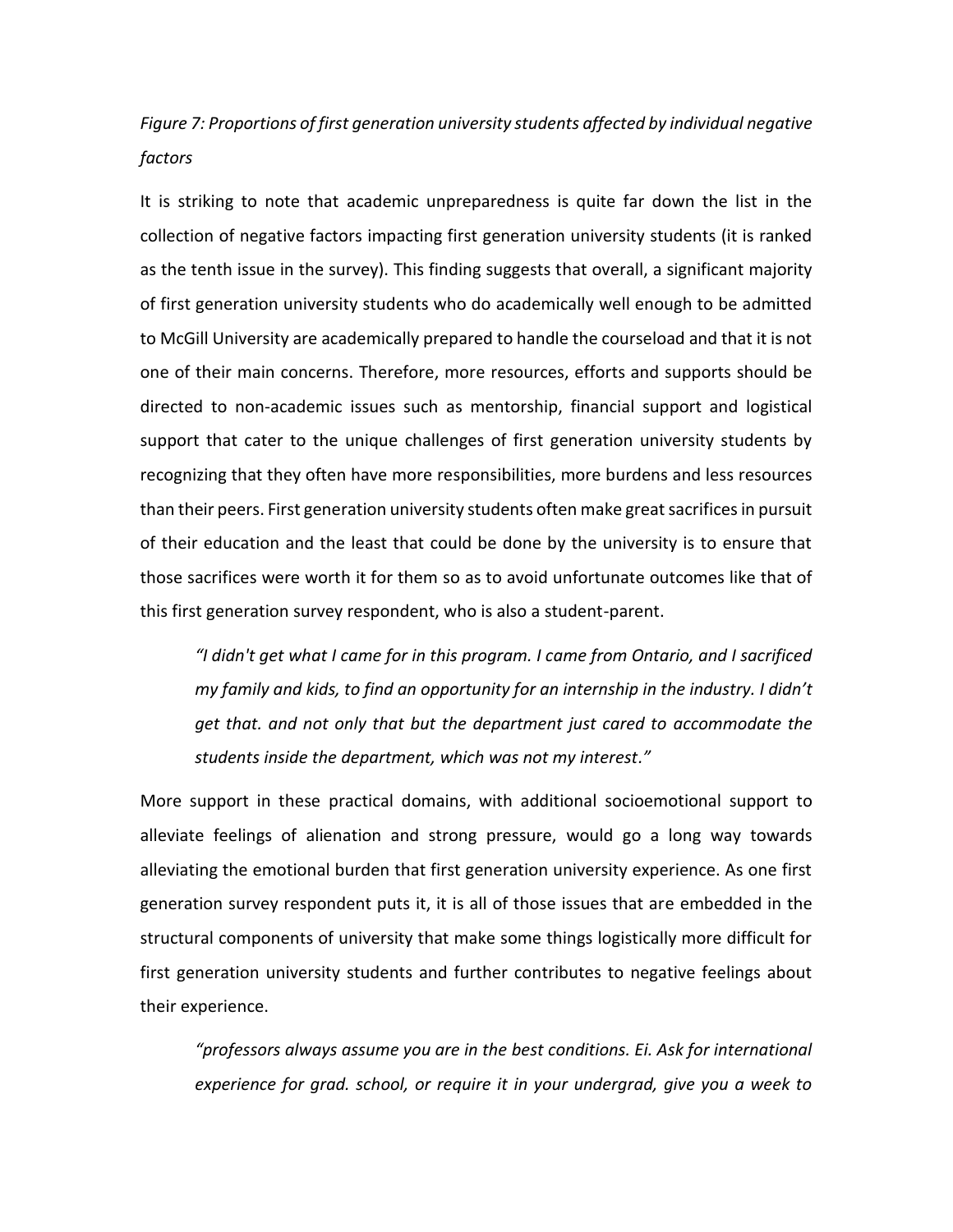*complete a big homework as if you did not had to work.. overall they assume mommy and daddy pay everything and all you have to do is studying, which I would really like to be true.+ feeling like an outsider, if I could vote for it three times I would do it!"*

3.2 What is positive about being a first generation university student at McGill University? While it does come with its own sets of challenges (as outlined above), it is very important to not discuss the first generation university student experience with a language focusing on the deficits of this population of students. In fact, every single survey respondent who self-identified as a first generation university student has cited positive aspects within their first generation experience. In addition to hugely benefitting personally from higher education, these students bring unique perspectives, strengths and reserves of resilience to campus that harnessed properly, can hugely benefit the entire university community. The overwhelming majority of first generation survey respondents have cited gratitude for the opportunities their education has given them as a positive factor of their first generation student experience (86.8%). Other positive attributes that follow are pride to be the first in their family to get a higher education (79.4%), changes in their worldviews and expansion of their minds (55.9%), meetings with people they never thought they would meet otherwise (54.4%), feeling more resilient than a lot of their peers (54.4%), being strengthened by the experience (51.5%), changing for the better (50%), being more resourceful than a lot of their peers (48.5%), freedom to chart their own paths (39.7%), lack of weight of previous expectations on their shoulders (22.1%). Furthermore, some first generation survey respondents cite gaining some additional soft skills and qualities as a benefit of their university experience. Here are some unedited responses about those gains.

*"more compassionate and empathetic - can incorporate this strength into my career"*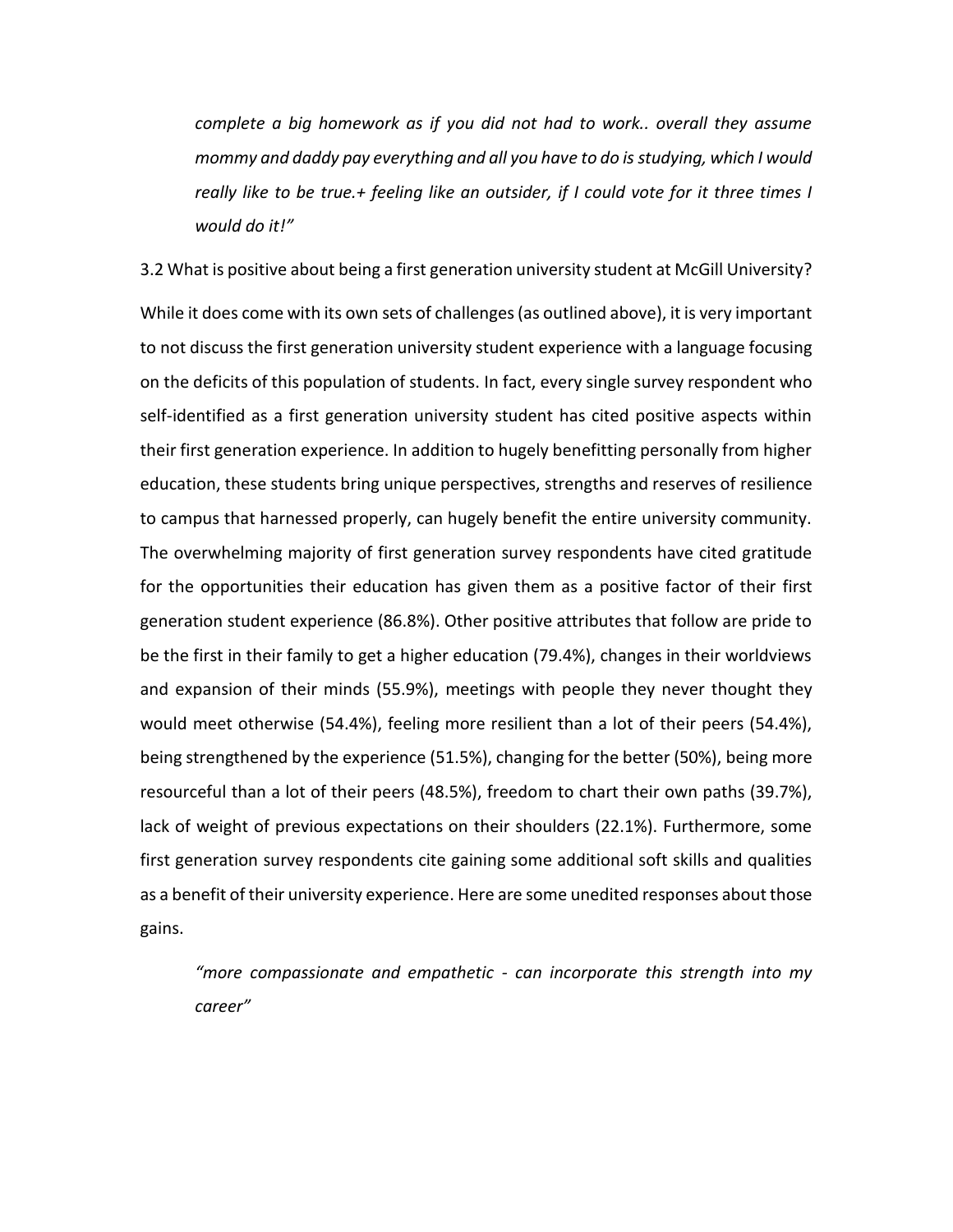*"I'm better at networking because I didn't have to rely on my family's connections. I* value opportunities more. *I* understand what hardwork and sacrifice are. *I empathize with other marginalized individuals."*

*"My drive is stronger. The struggles of my family have motivated me beyond what others have."*



*Figure 8 : Proportions of first generation university students affected by individual positive factors*

First generation survey respondents express gratitude for opportunities, pride (both their own and their families), personal growth and unique strengths as benefits of the experience. In a time when student resilience seem to be in crisis in university campuses (Lythcott-Haims, 2016), the first generation university student experience stands as a direct contrast to this current reality. Therefore, it is extremely essential to recognize those positive factors that as an essential part of the first generation university experience that can enrich not only individual first generation students' lives, but also the vitality of the entire campus community.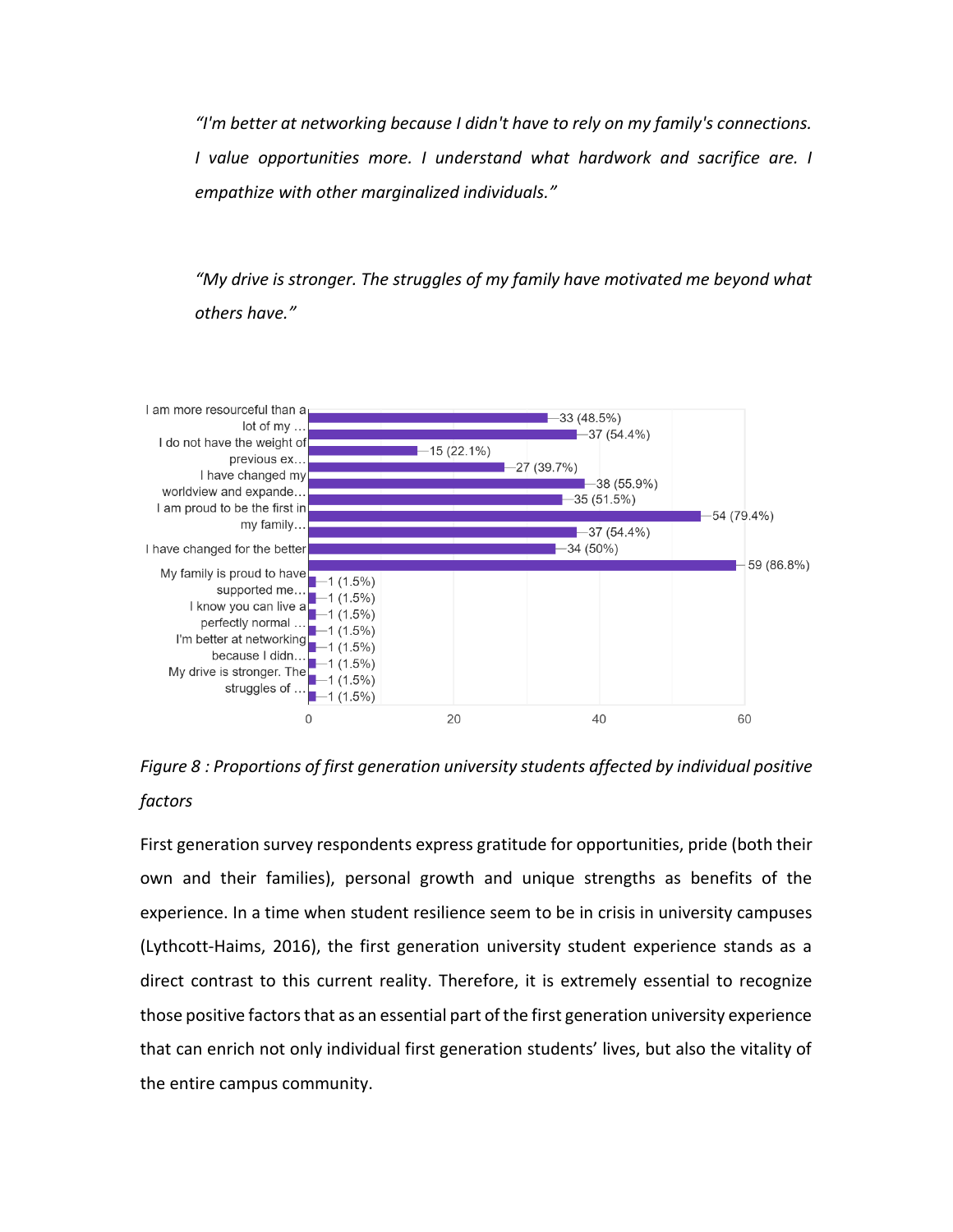3. Do First Generation University Students Feel Supported at McGill University?

As mentioned previously, lack of support is the leading factor impacting first generation university students negatively during their university experience. Unlike students with graduate generations of family members, first generation university students lack friends, family members and mentors that can guide them through higher education. Therefore, to ensure the success of these students, it is important that the university steps in to fill in the gaps left by this absence of support in a holistic manner. Several first generation survey responders have expressed disappointment and dissatisfaction at the current level of institutional supports. Here is a representative sample of their unedited responses.

*"No. There's all kinds of things you should probably do like meet with professors somehow???? That if there's no one to tell you should/even can you have no idea and you miss out."*

*"No, because there are very simple things about university that are obvious to my peers that I did not about until I got here: how to navigate academics, thinking about grad school, having family connections to academia and the industry, etc."*

*"Absolutely not. I feel constantly overwhelmed and had no idea McGill offered any support at all for first generation students or cared to define the term. Also, as far as I am concerned I am the ONLY one here because I have met no one else in over two years. There is no community and there's a lot of pressure."*

*"I do not feel any kind of special treatment or even consideration of first generation students whatsoever by the McGill administration, which I find to be extremely elitist. I am not surprised by this at all but I am very disappointed. We are put at a very large disadvantage right from the start as we do not have access to the resources that people with rich and educated parents have as we have to do everything ourselves without any support from parents so McGill could do a lot more to lighten the burden."*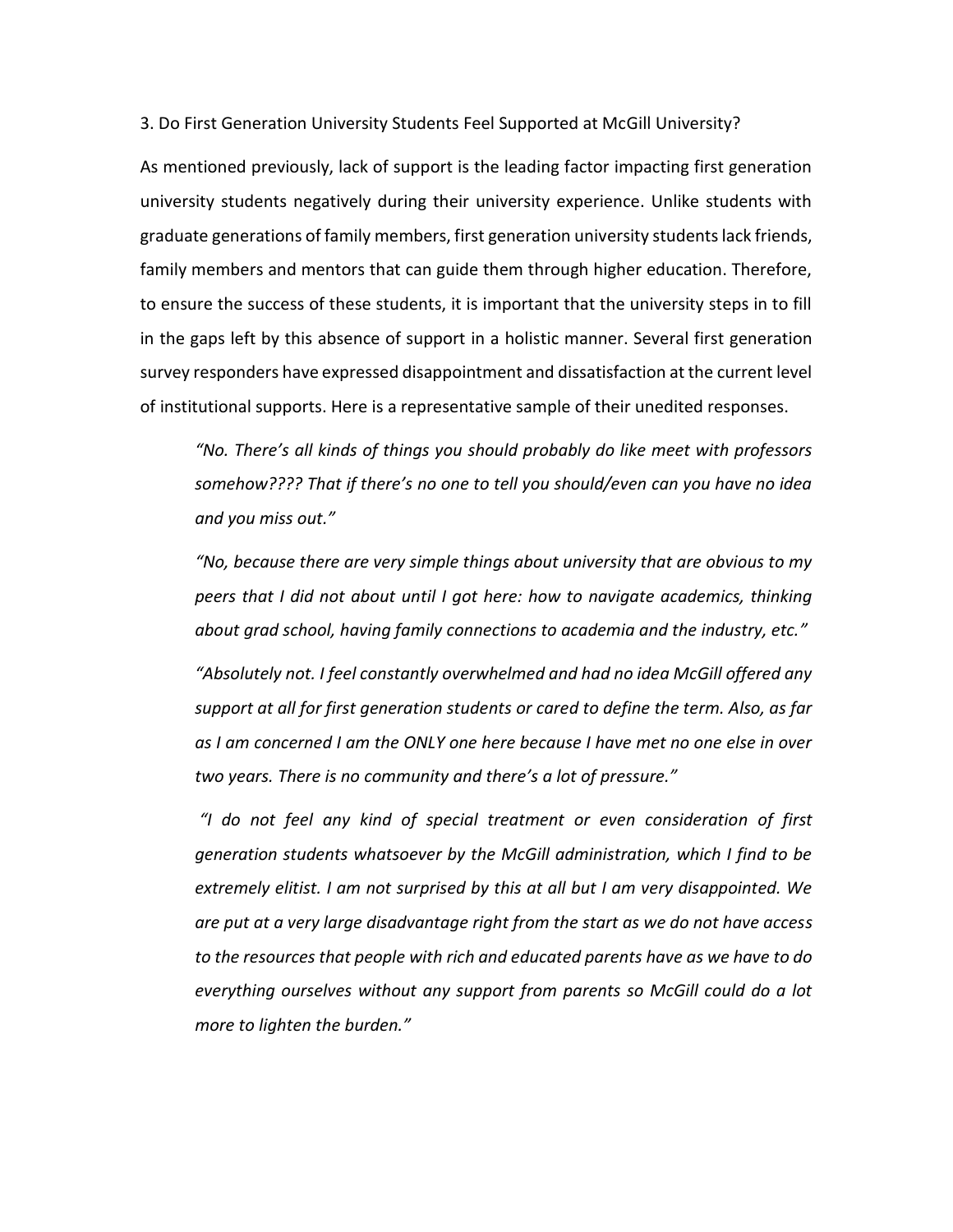# 3.1 Finances

First generation students also disproportionately come from lower socioeconomic backgrounds, and many first generation survey respondents have expressed dissatisfaction at the amount of financial support that they receive from the university.. Others have found financial aid applications daunting, confusing and overwhelming. Of those who have been fortunate enough to access some financial aid, they feel like there are structural disadvantages within the financial aid system that hurts students from a lower socioeconomic background due to a lack of understanding by the university of the realities of students who come from that background. Here are some unedited comments that they have made on the subject.

*"Yes they give financial support but it's not even close to the amount I need to stay here."*

*"Not really unfortunately. Not many people seem to be able to relate what I've gone through as a first-gen, juggling five jobs, two internships, a full time student course load, so that I can be the first student in pharmacology, a program of 400, to finish the entire undergrad in 2.5 years as an international first generation student."*

*"I come from a family with a much lower socio-economic standing than the majority of my fellow students and support my studies through student loans and a part time job (~20 hours/week). It is evident that McGill prefers to cater to the wealthy and elite through their lack of evening and summer courses and few needbased scholarship opportunities."*

*"No, I strongly feel like a poor (although I am from middle class), skillless, unprepared student compared to most people. Although I recognize that Mcgill is a top rank university, I think it is sad that a huge baggage of skills is required for applying to many things ie. knowledge of programs you have to pay for every month while no courses are offered at mcgill for learning it, international experience, having the best GPA (let's face it, many people cannot have the best*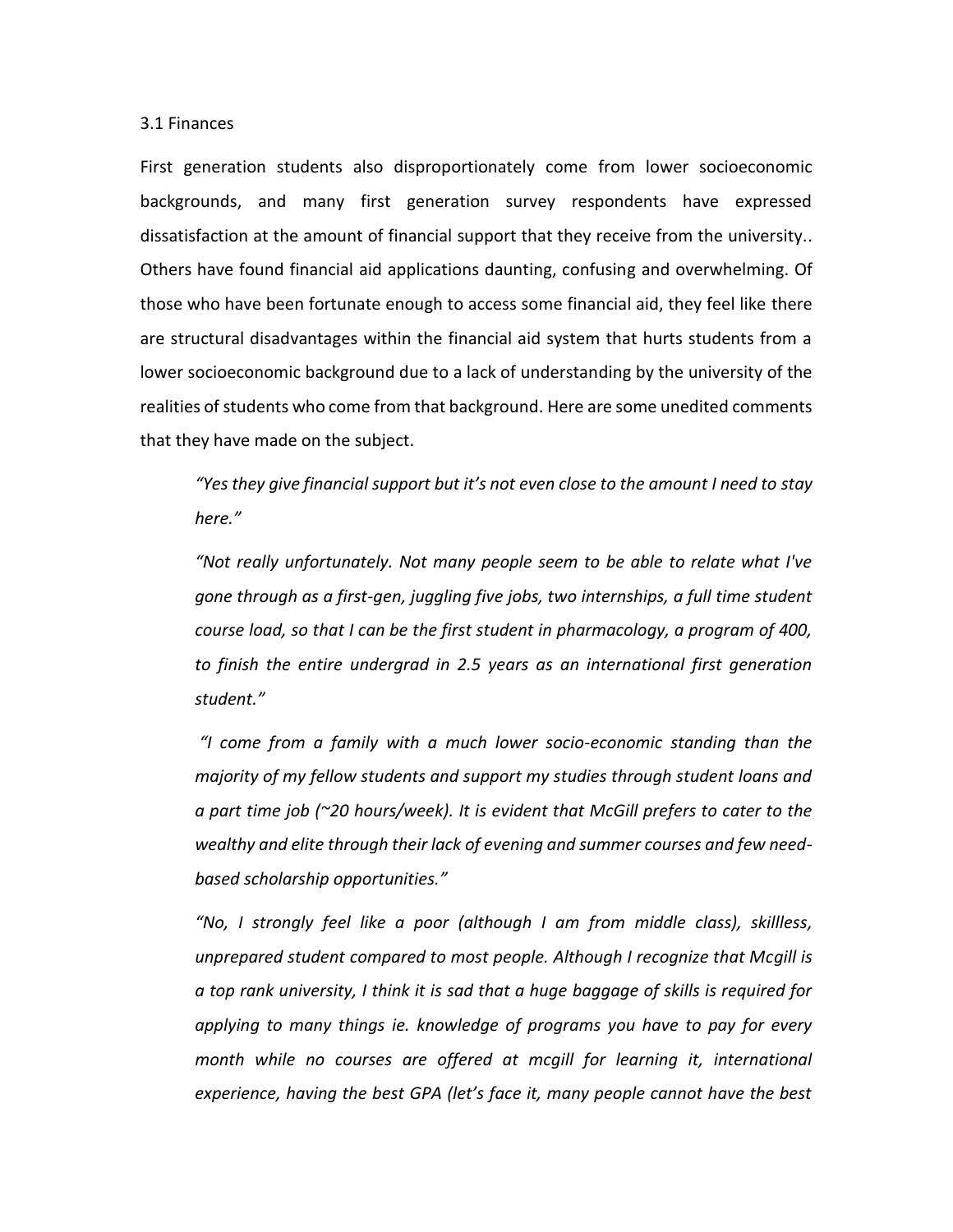*gpa if they have to work 15hours a week at the very least). Personally, my parent does not really care whatsoever if I am at university or not, think scholars are rich, snobs and think they are better than others, so yeah he will not pay me anything that is not mandatory to pay. Also, the university assumes our parents will help us with things like our career, or what to do with a bachelor, or how to study efficiently, which first gen do not have a clue about. More frequent workshops but I'd prefer groups, would be good !"*

*"it isn't until I have to forgo an opportunity due to my background do I realize that McGill life is sometimes better suited for the wealthier."*

*"I'd have to know about said resources and opportunities! But most of the time financial matters hold me back when it's about opportunities."*

One first generation survey respondent has also expressed dissatisfaction about the way the Financial Aid profile is worded on Minerva, as they find that it lacks sensitivity to the financial realities of many first generation students.

*"I dislike questions like the Financial Aid profile on Minerva that states something along the lines of "Traditionally, parents pay for their children's tuition. Explain why this isn't your case." Well, traditionally in what sense? Traditional to whom? In the neighbourhood I grew up in, it's definitely not uncommon for folks to pay their way through school, as I am right now."*

Furthermore, some interview respondents have also expressed lack of financial literacy that is intimately tied to their lower socioeconomic status as a barrier to their university experience. Many of them had never seen a huge amount of money before in their lives, let alone learned how to manage it. One interview respondent expressed their lack of awareness about the existence of financial aid programs that made serious financial mistakes that they are still paying for years after their degree. This same respondent also needed to drop out for a period during their degree due to their inability to pay for it. They are not alone. Another interview respondent expressed their family's lack of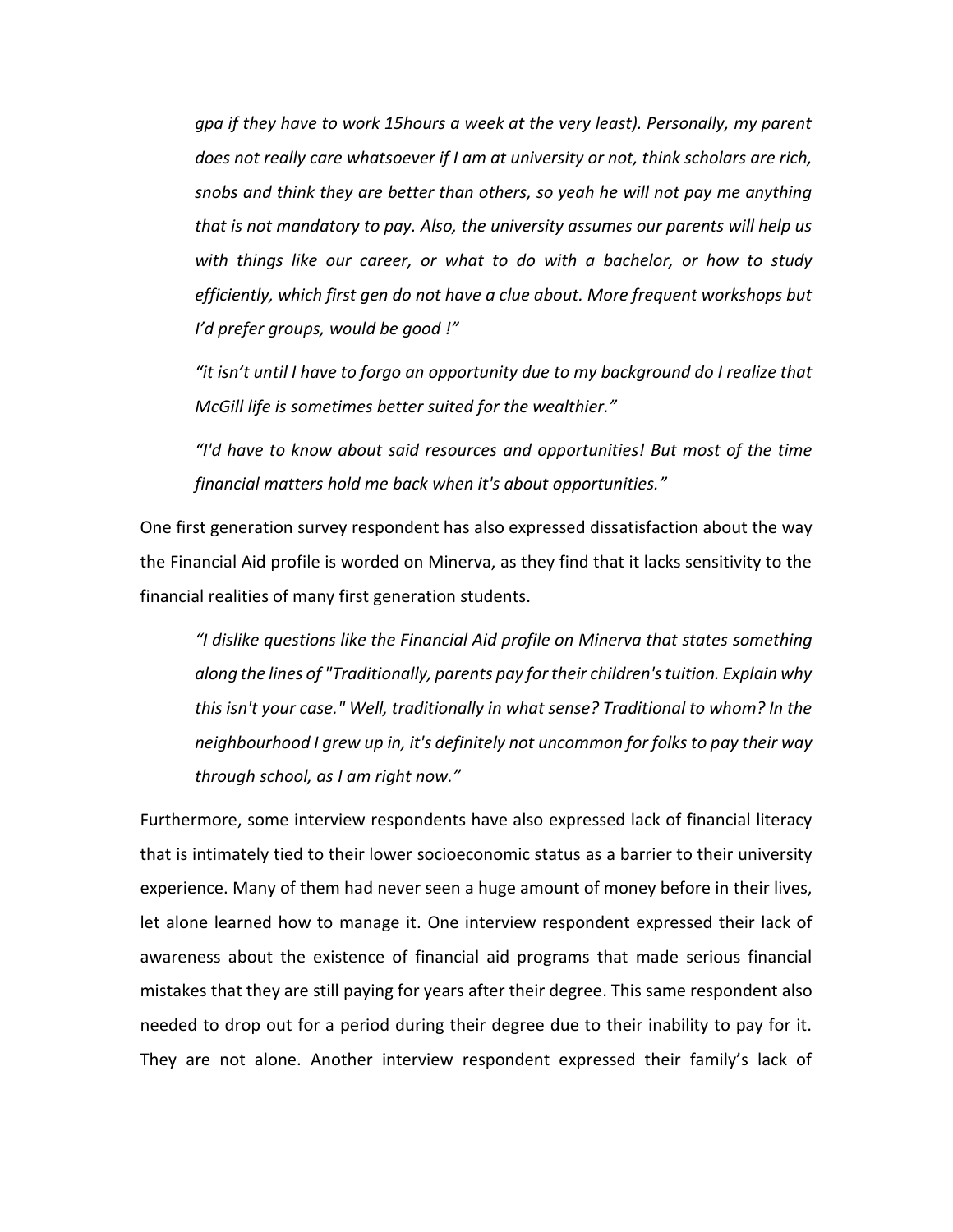financial management skills as a huge contributing factor to their needing to drop out from their degree for a while to work.

Therefore, to truly ensure the success of first generation university students, the university needs to provide accessible and sensitive financial support to first generation university students and holistic financial literacy skills.

# 3.2 Academics

Several first generation respondents have also expressed dissatisfaction with academic advising with respect to their demographic. They have expressed dislike that the responsibility of making sure their academics are going smoothly is on the student, as first generation university students often lack the knowledge about the different ways in which a degree program can operate, how it can fit with their personal goals and interests and how to best study for it. Here are some unedited responses that reflect first generation survey respondents' thoughts on academics.

*"I don't in that I struggled in my first year academically because I didn't know how to study for university."*

*"Academic advising is highly inadequate: usually for first generation student, a checklist isn't enough to tell them what to select for first year, and departmental advisers are often not easily reached. Although the responsibility is on the student, it would change a student's life if the University can be more pro-active and open about helping the students identify their interests, strength, weakness in choosing their major, at least make some sort of platform for the students to be advised or informed enough about the structure of the program, how it fits with the entire degree, the structure of the degree when mixed with other programs. McGill should stop advocating itself for what it offers as the response/defence to accusations made by students."*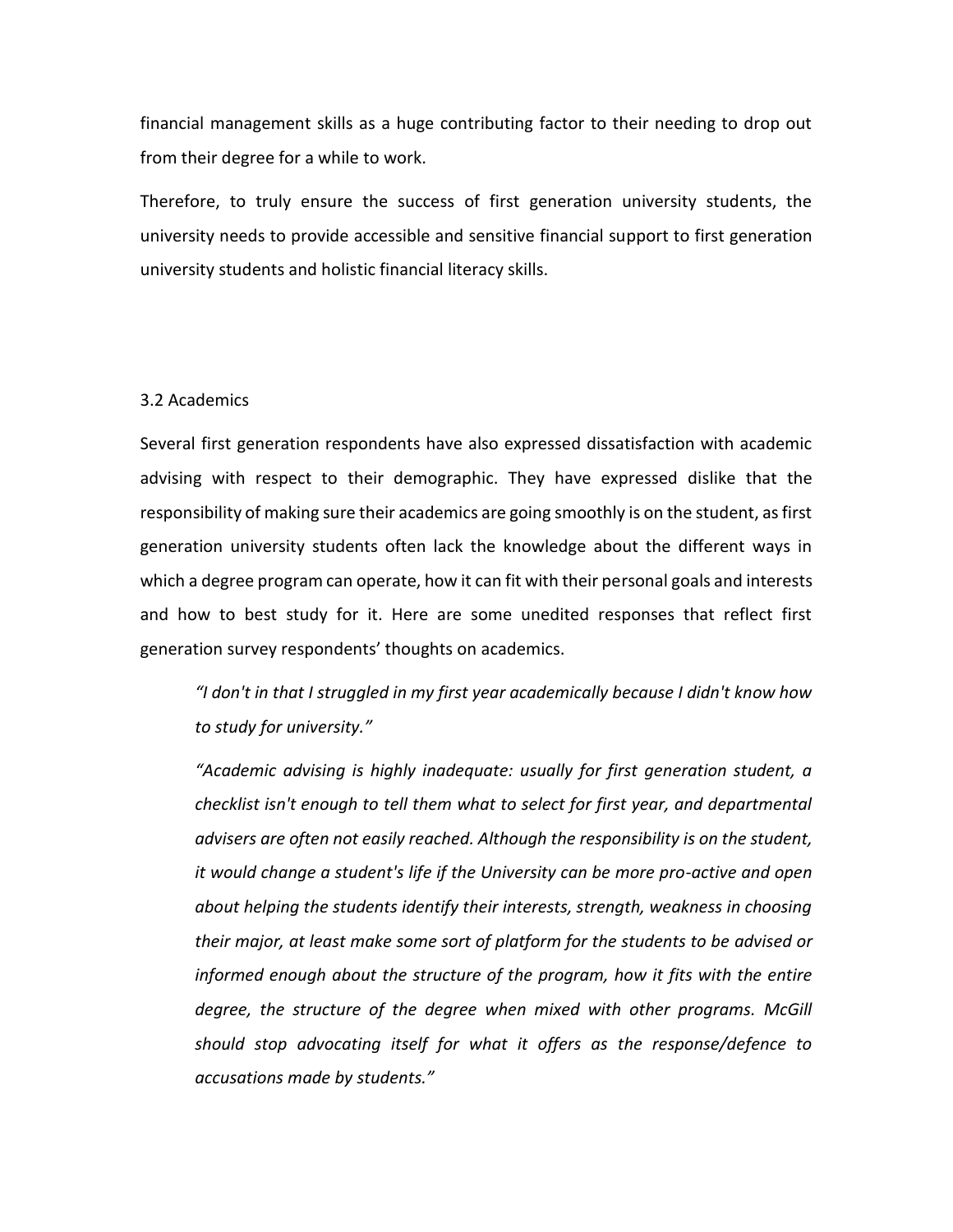Again, a lot of these issues seem to stem from the institution's lack of awareness of the realities of university-level academics for first generation university students who lack a family background in higher education. They cannot benefit from family advice on course registration, different program structures, study tips and picking the academic experience that would best suit their goals, talents and interests. This creates a situation where the first generation student does not even know how to begin to ask about those things, and therefore cannot be expected to simply be proactive and figure it out themselves. Some first generation university students have even expressed a lack of knowledge about the existence of advising, of the manner in which to reach advising and of the necessity of doing course registration. These comments highlight the danger of expecting implicit assumed knowledge that is uniformly distributed from a highly diverse student body.

# 3.3 Montrealers

One group of first generation respondents who has felt consistently neglected by the university were first generation Montrealer survey respondents. They expressed alienation from the campus community and a lack of concern from the university about their transportation needs. Those first generation commuter students, who cannot afford to move out closer to campus, feel like they are slipping through the cracks of the university. Here is some of what they have to say.

*"I don't feel there is much first generation students at McGill or at my program who are native from Montreal, it feels a bit hard and disconnecting. I don't live on campus and that also makes me feel like there is more opportunities to connect for international or other Canadian students closer to the campus."*

*"As a 1st generation university student (who has lived in Montreal my whole life), the university is not accommodating to transportation needs (on some days I spend over 3-4hours just commuting because I cannot afford to move out), or the fact that we have no one to go to for advice regarding applications, communicating with teachers, scholarships or making friend for that matter. Most initiative taken by McGill address students living within a few minutes of campus but leave out all*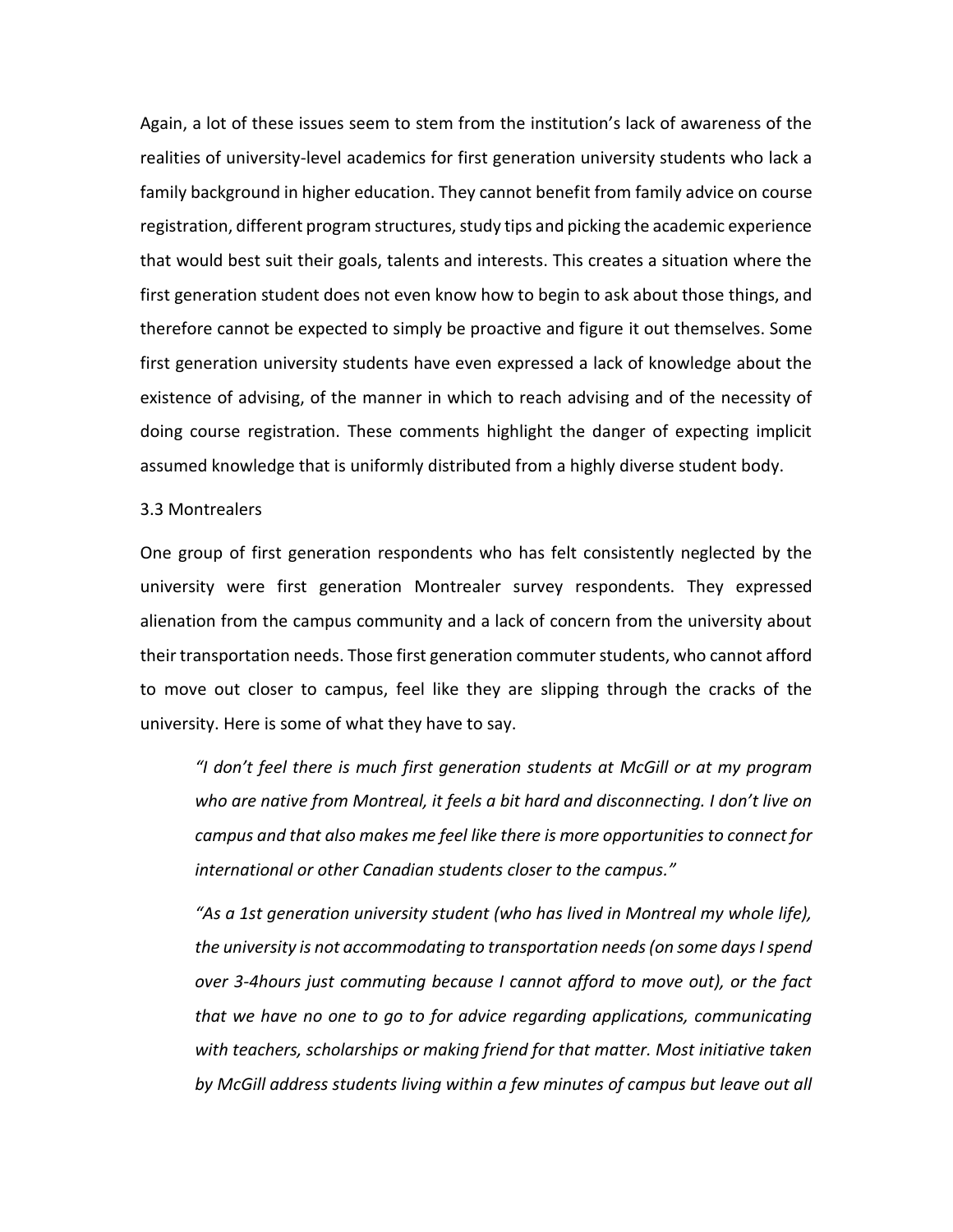*other students. For example, it is difficult to see an academic adviser when their office hours do not coordinate with your class schedule and you have to commute for a few hours to have a 30min discussion (which generally requires cancelling work or other commitments)."*

*"As a first gen who grew up in montreal, I sometimes spend 3-4h a day commuting to get to school. I cannot afford to move out, despite working."*

Given that 47.2% of all McGill students consider Montreal (including the greater Montreal area) to be their home (Amberg et al., 2009), such a lack of support for commuter first generation students is a huge oversight by the university. One interview respondent from the greater Montreal area has stated that they felt more comfortable accessing support outside of the university network due to their familiarity with the Montreal area. These findings suggest that if commuter students are better supported overall and that if the university is willing to collaborate with already existing community resources, it could mitigate the negative effects that first generation commuter students experience.

# 3.4 Career

Some first generation university students have also expressed a lack of support in navigating life beyond their degree and their professional careers. They have expressed difficulties in getting industry contacts, entering the job market and pursuing professional opportunities (such as internships), all of which are easier for students who come from a family with a prior history of graduates due to their already existing experiential knowledge and network of contacts. Here is what some first generation university respondents had to say about this issue.

"I am an immigrant looking for an opportunity to get the Canadian Experience, so I am struglling for 5 years, even though I am fluent in English and bring many years of experience from a European Country, I couldn't find myself capable to enter to Canadian Job market. Now I am overqualified, and with no job in my field of expertise. I enjoyed the part of being a student (learning new things is my passion), but I find the programs totally lacks the connection with the industry. I am a mom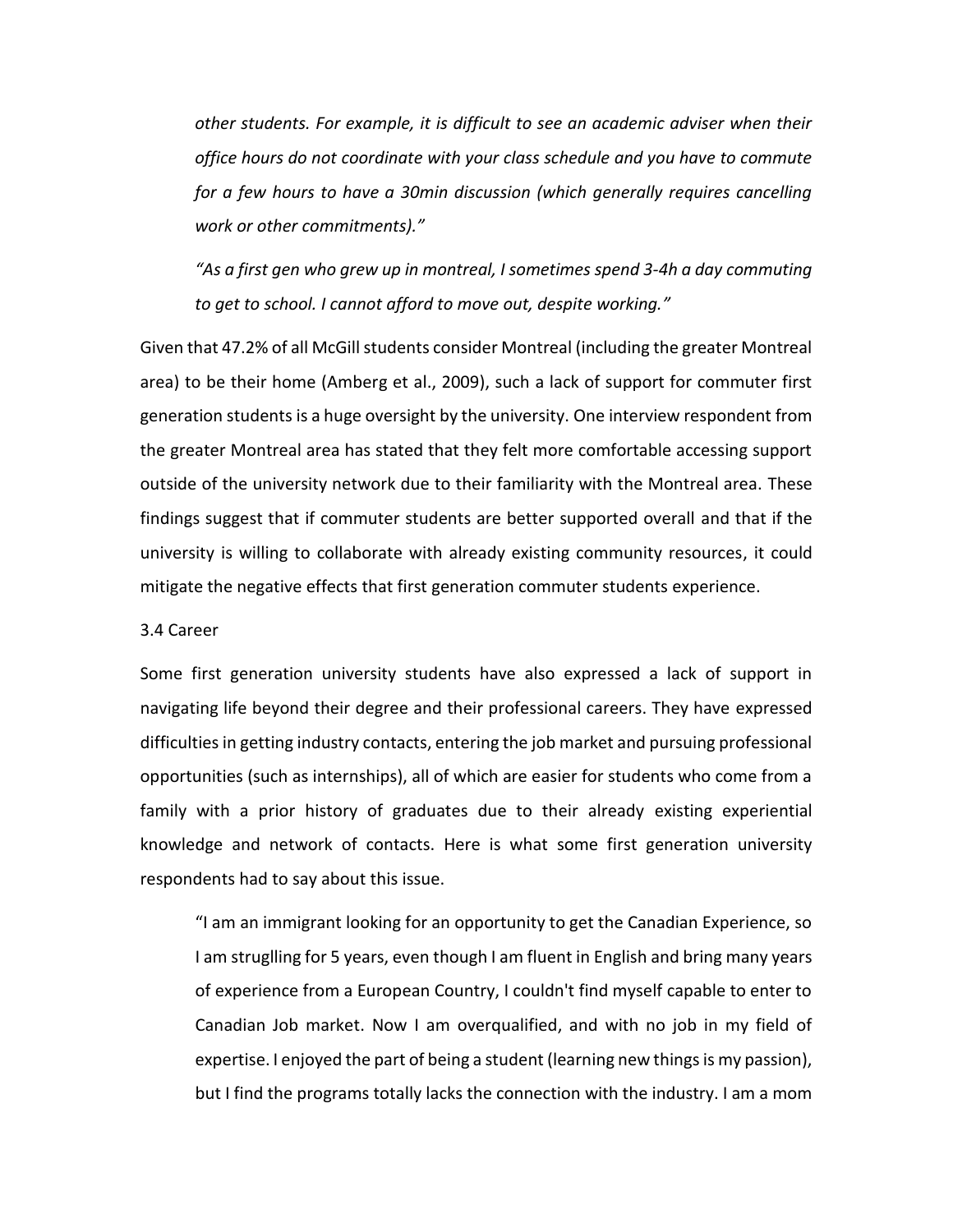with two young kids, and instead of saving for my kids tuition, I entered in dept for myself. I strongly recomend, University programs need to have close relation with the Industry, and to think more for the domestic students rather than filling the programs with international students that wants to come in Canada."

"Internship connections are hard to get."

Such findings are quite troubling, especially considering the fact that first generation university students disproportionately come from lower socioeconomic background and have to make significant financial sacrifices to further their education. For those students, it is often imperative to be able to have a financially stable career soon after graduation due to practical financial concerns (a family to support, student debt to repay, etc.) and to have a tangible return on the investment that they put in their degree. Therefore, ensuring that they start their careers on the right foot by connected them with the right people and providing them with the right tools to succeed in the workplace is a crucial step of their university experience.

3.5 Accessibility of Resources

Furthermore, even among the resources that already exist, several first generation university respondents have expressed dissatisfaction about the accessibility of those resources. Concerns expressed have included lack of advertisement, lack of awareness of specific services, logistical difficulties and lack of resources specifically explicitly targeted at first generation university students. Here is what some first generation survey respondents had to say about accessibility of resources.

*"What resources/services/opportunities? There is nothing specifically aimed at first generation students at McGill that I am aware of."*

*"I don't know of any resources that cater specifically to first generation students, but I do feel like the resources available, in general, do suit my needs."*

*"They are sometimes hard to find, but I assume the existence of this survey is a sign that things might change for the better."*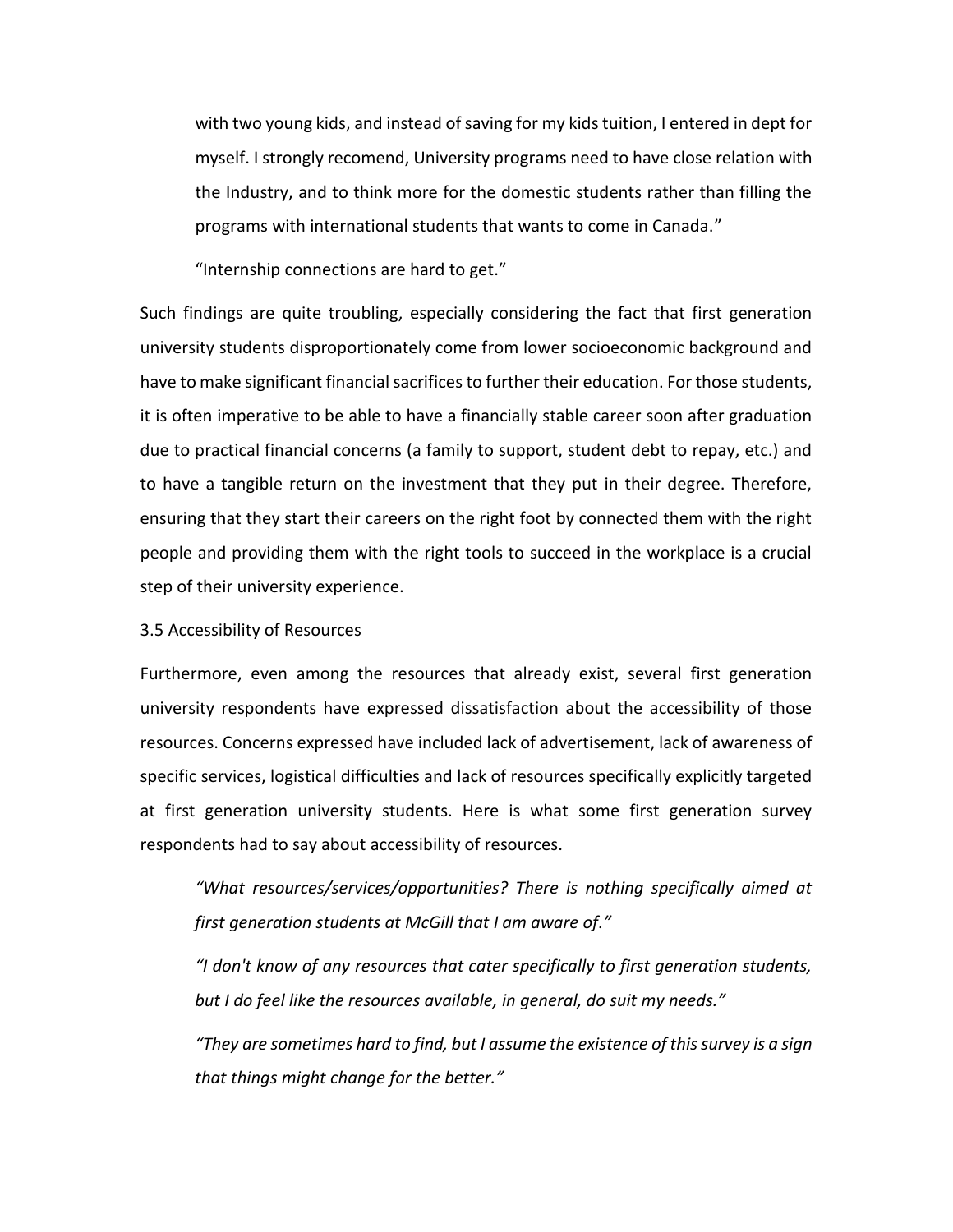*"Sometimes the admin staff aren't the most helpful. It feels like oftentimes I am redirected multiple times before arriving at the appropriate service."*

*"I am not aware of any kinds of services for which I am eligible."*

This finding is quite troubling, given that there are already so many gaps in the institutional support that first generation university students need. It is disheartening to see that the few resources that are available are difficult to access. In fact, when asked about whether they have attended McGill's First Gen Orientation event in Fall 2018 (one of the few institutional resources specifically targeted at that demographic at that time), 98.5% of first generation survey respondents have said no, the overwhelming majority citing lack of awareness that such an event existed. Others cited the inconvenient timing of the event (during orientation week) and being unable to register due to the event being already full. The few respondents who did attend had mixed responses to the event. Two survey respondents expressed positive outcomes towards the event, stating that it allowed them to meet mentors who would help them during their academic career and that it allowed them to feel more welcome at McGill University. However, one interview respondent was quite vocal about how the event made them feel stigmatized even further. They did not appreciate being handed free T-shirts captioned with their first generation status and also could not relate to the speakers at the event, whose university experience of being baby boomer first generation students felt too far removed from the current reality of being a first generation university student. Therefore, going forward, increased accessibility, increased sensitivity and targeted promotion need to be put at the forefront of future initiatives aimed to support first generation university students.

# 3.6 Informal and Peer Support Networks

Some first generation survey repondents have also mentioned having to turn to informal support networks due to the lack of institutional supports that could meet their needs. In some cases, they struggled for a while before realizing that their peers constituted a great resource. Here are some unedited responses of what some first generation survey respondents had to say on this particular matter.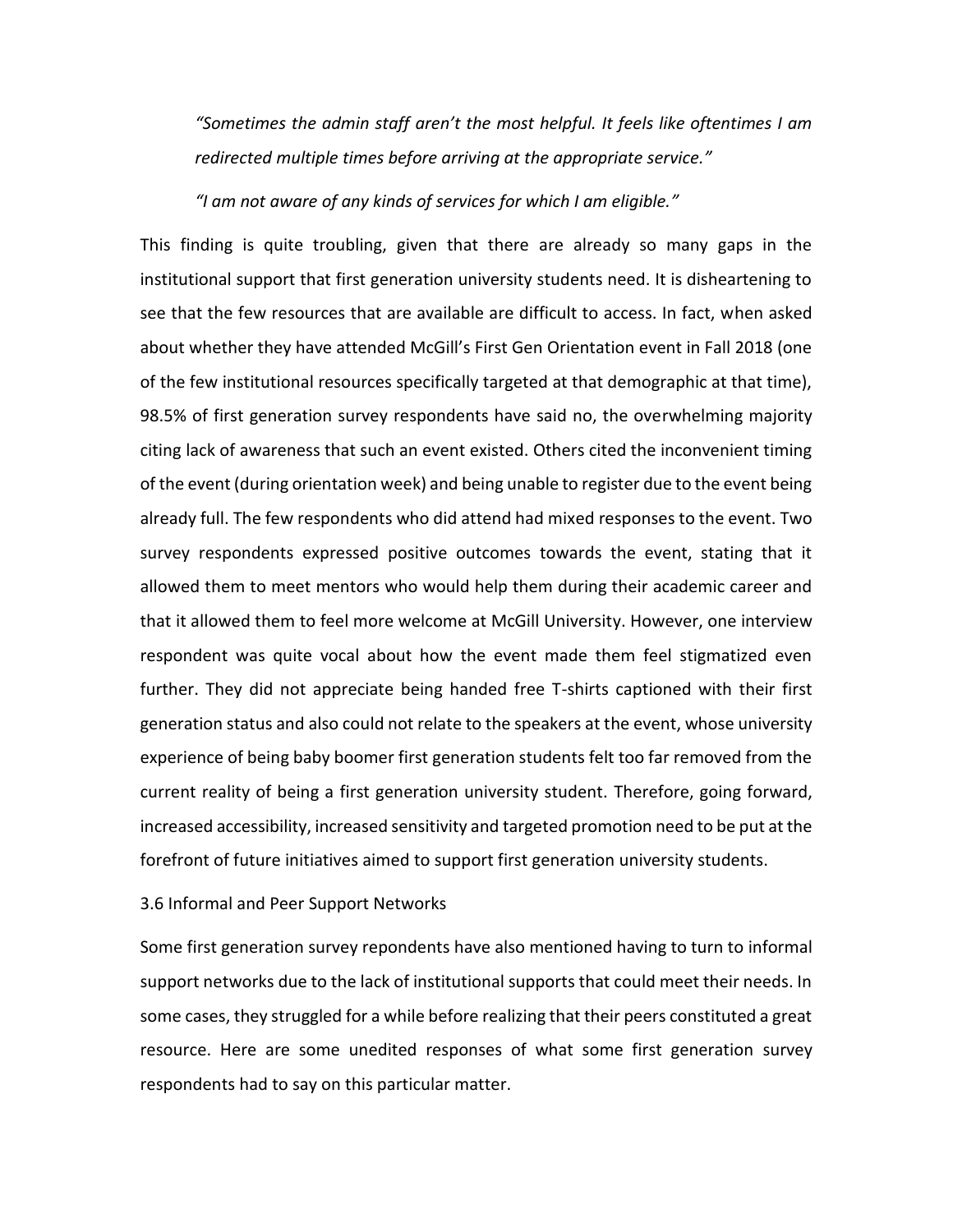*"Not from any administrative initiatives but from upper years students."*

*"Not really, nothing has been done to help me through the apply process, and I was lucky to find some french people coming to, or else I couldn't be in McGill or I would have had to differ my admission."*

*"I did not feel supported. From registering for courses for the very first time on minerva, to discovering how I studied best, to knowing it was ok to fail a class - and so much more; all of that was new to me. It wasn't untill i knew that I had to step up to the plate and be resourceful, as well as becoming friends with other kids who were more aware of the uni expreince that i eventually was able to thrive at McGill."*

These findings highlight two important points about how to best support this demographic of students. First, it exposes a glaring gap within the university infrastructure of support for first generation university students that ought to be addressed. And secondly, it provides a potential support resource for those students. From the testimonies of those first generation students, it is clear that peer support is an extremely valuable resource that helps them. Therefore, when implement support structures to serve this demographic, this finding should be kept in mind during the design process. However, it is important to keep in mind that informal peer support is in no way a substitute to formalized institutional support and that in order to be truly inclusive of first generation university students, McGill University needs to acknowledge and accommodate their realities within its institutional structures. In fact, one first generation university survey respondent has specifically expressed dissatisfaction about this lack of institutional resources.

*"a lot of the support and resources that i access are student run and i appreciate all of that. however it upsets me that mcgill uses this as a reason not to create systems of support so that way students don't have to take on additional emotional and undervalued labour because the university isn't providing active listeners or people to walk you home at night."*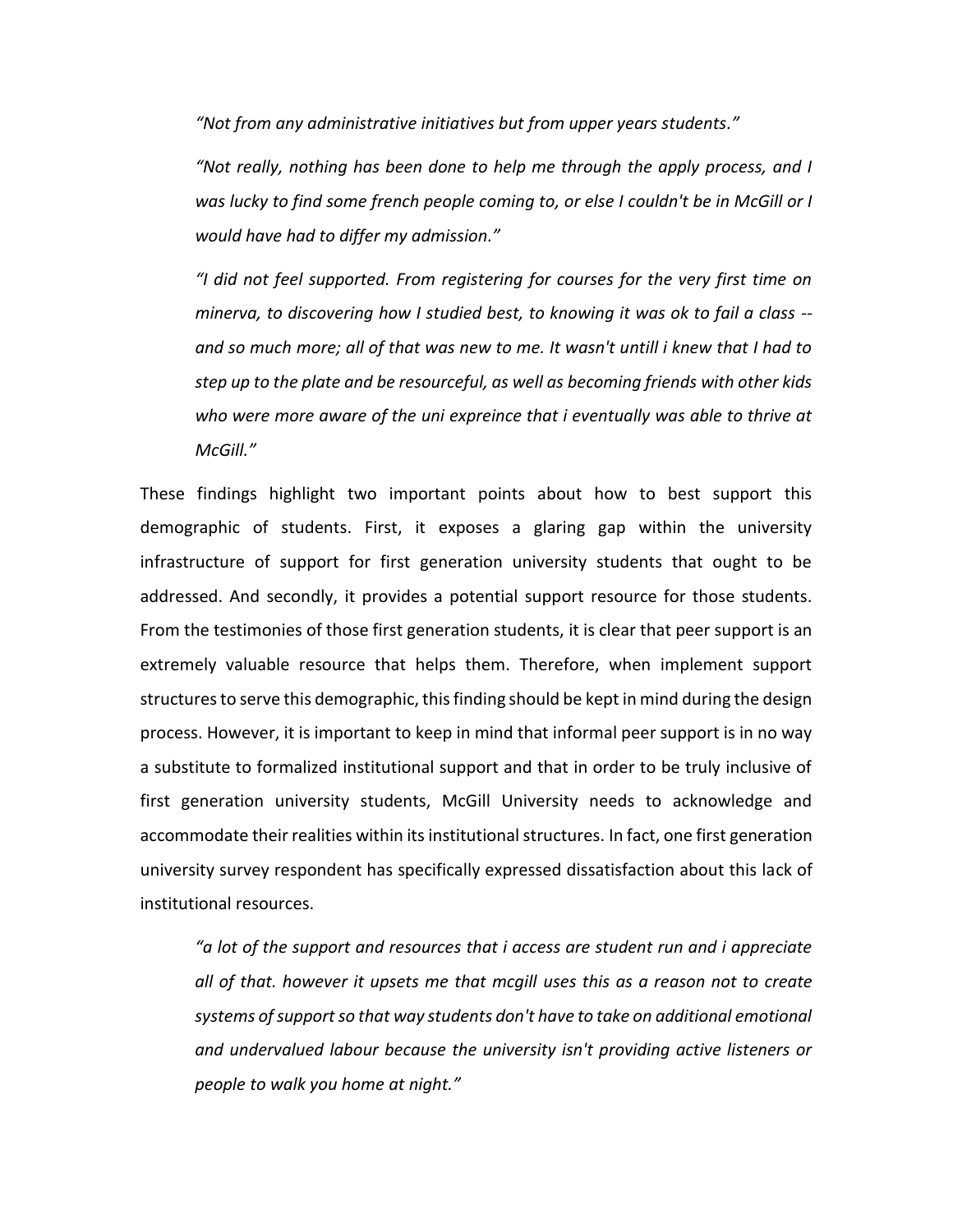It seems that having complementary resources that are both student-run and universityrun seems to be what first generation university students at McGill University want.

3.7 Stigma

Finally, some first generation survey respondents have pointed out that support structures need to be cognizant of the stigma that comes with this marginalized status. Some first generation university students do not feel comfortable disclosing this part of their identity to others, out of fear of being negatively stigmatized. Here is what one respondent had to say about this issue.

*"also being a first gen is not necessarily something you would tell to everyone, so its very difficult to get the support from unfamiliar resources"*

*"Also, having a first generation student orientation would be humiliating to go to because it would be a open display of your financial status and your family's lack of educational background."*

Therefore, sensitivity would be of the utmost importance when dealing with first generation university students. It would be unfair to place additional burdens upon this already marginalized population of students by lacking sensitivity during the process of supporting them.

4. Concluding remarks on results

Overall, the testimonies of first generation participants in this research would qualify this particular university experience as a 'cumulative experience'. Psychoanalyst Masud Kahn has coined the term 'cumulative traumas' to describe issues that build up across childhood and whose weight is not fully felt until adulthood (Kahn, 1963). The experience of being a first generation university student, while not being a trauma per se, fits into the definition of a cumulative experience. It is abundantly clear from the testimonies of the participants that this status does not stop impacting them the moment that they break the barrier of being the first in their families to enroll in higher education. In fact, participants have said that first generation status significantly affects their emotional,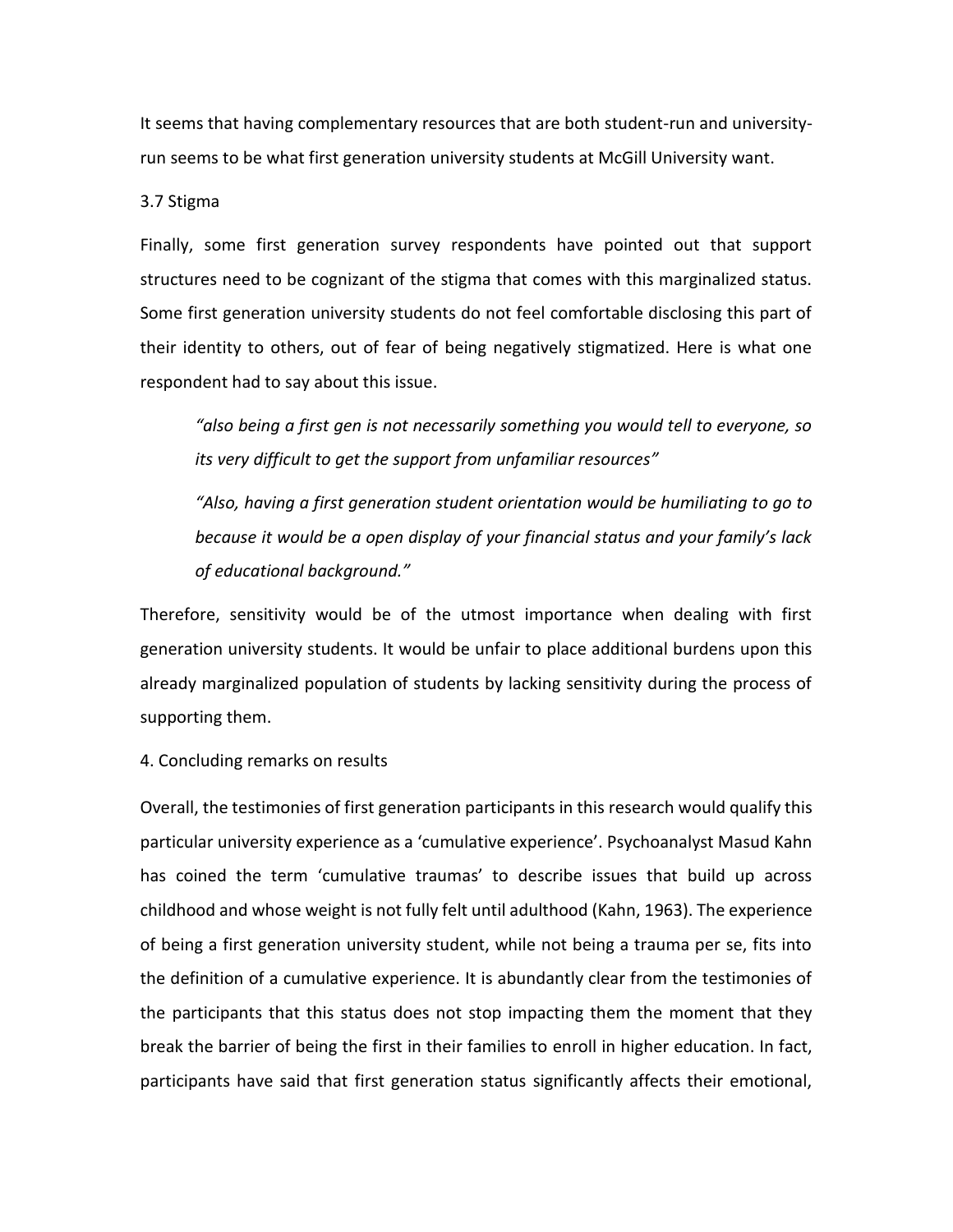academic, social, financial and experiential realities throughout their time at McGill and beyond. It is therefore important to keep in mind the cumulative nature of this particular student experience while designing programs, resources and supports to serve this community while also keeping in mind the extraordinary talents and unique perspectives that they bring to campus.

# **RECOMMENDATIONS: HOW CAN WE DO BETTER?**

In light of those findings and with the consultation of staff members and dozens of first generation university students, the following specific recommendations have been drafted in a spirit of full awareness of the multi-dimensional first generation student experience.

- 1. Mentorship:
	- A dedicated mentorship program that would connect a first generation university students upon admission with a person who possess significant institutional knowledge that matches the goals of the student to help them chart their professional, academic and personal paths through university
	- A peer support group that will allow first generation university students to connect with each other, increase community and reduce alienation, receive further support
- 2. Financial Aid:
	- Automatic consideration for dedicated need-based bursaries for first generation university students upon admission
	- Priority in scholarship applications and job applications on campus
	- Financial literacy workshops that connects first generation university students with financial resources, the logistical side of filing out financial aid applications and healthy financial management skills targeted to the realities of lower-income students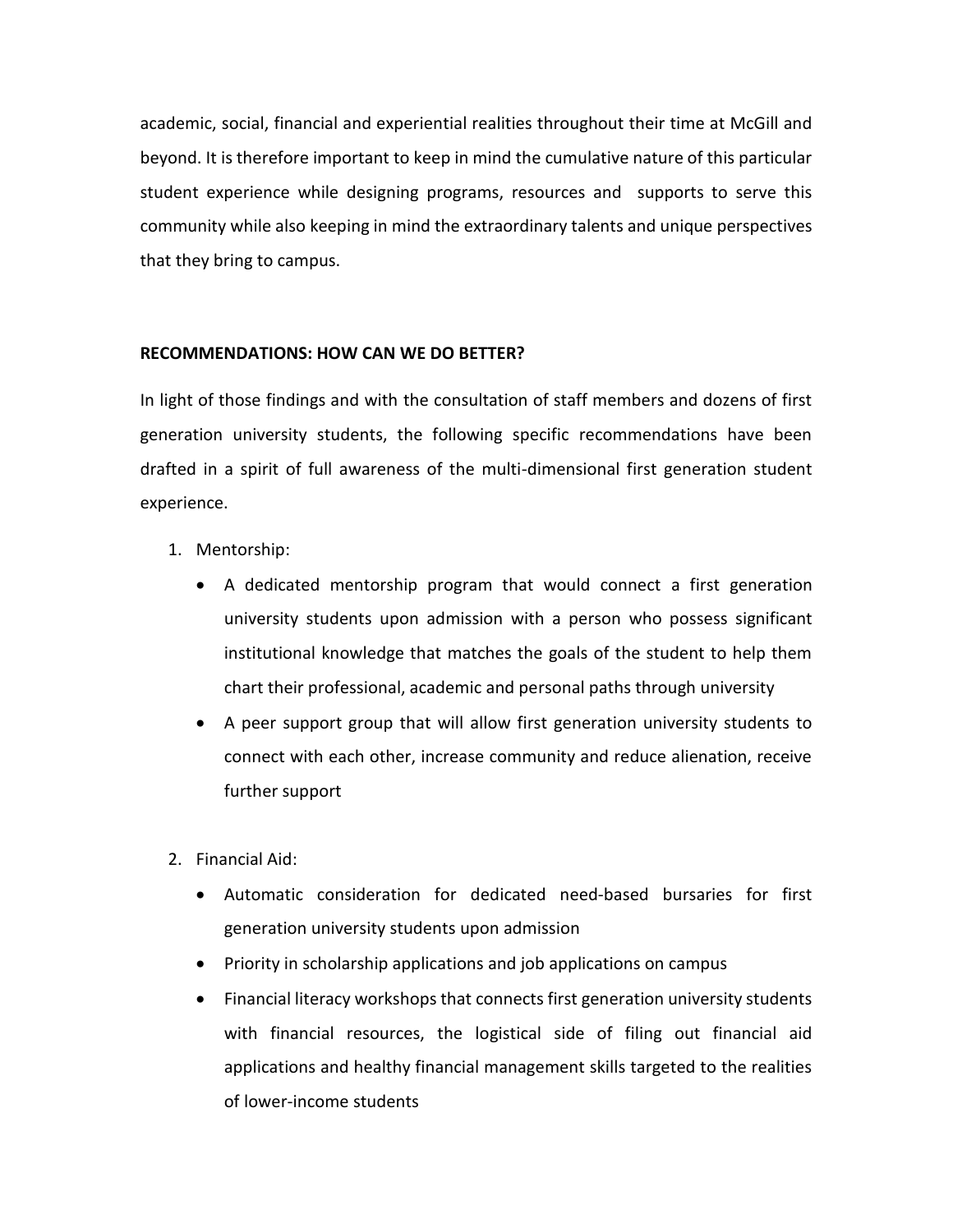- 3. Improve accessibility of resources:
	- Offer more flexible course schedules with summer and evening classes to accommodate the realities of working students and student-parents
	- Increase accessibility of resources and opportunities by eliminating financial barriers and reducing bureaucracy
	- Increase accessibility of resources by improving advertising strategies and increasing social media promotion
	- Increase accessibility of resources for commuter first generation university students by having some availabilities during the day and by collaborating with existing community resources
	- Create a dedicated first generation advisor and team who specializes in connect first generation university students to the resources they need
- 4. Make first generation status explicit enough to get support, discrete enough to not be further stigmatized
	- Have a system that will check first generation student status upon admission and automatically connect the student with different available resources
	- Avoid highly visible and stigmatizing ways of providing support to the student
- 5. Increase awareness of first generation student issues across campus
	- Increase visibility of first generation university students in empowering and non-stigmatizing ways through existing university platforms
	- Have specific information sessions about first generation university student issues
	- Highlight the strengths of first generation university students and the unique contributions they have brought to the campus community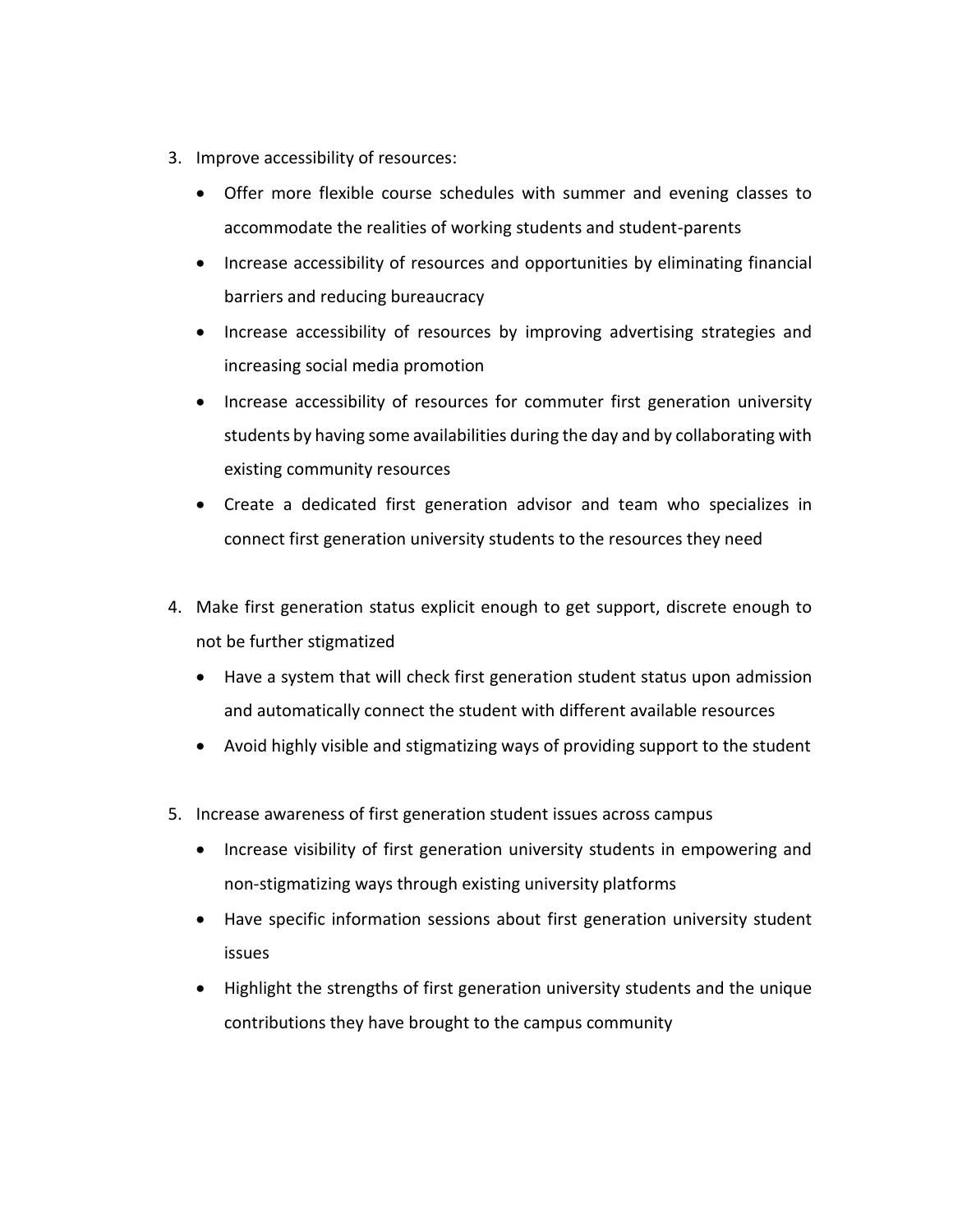- 6. Change the definition of a first generation university student that should be used across all services
	- A first generation university student is a student who does not have at least one parent or guardian who has completed a four-year post-secondary degree
	- A first generation university student is the first generation of their family to attend university, regardless of the attendance or graduation status of any other member of their family or extended family of the same generation
	- A first generation university student includes students from an immigrant background who do not have a prior family history of higher education in their adopted country, regardless of their prior family history of higher education in other countries
	- A student who is the first in their family to enroll in a degree level in which they have no prior family history in is considered a first generation university student

# **CONCLUSION**

In conclusion, there is a need for increased support that is done with sensitivity and care for first generation university students at McGill University. This report has highlighted the extraordinarily multifaceted experiences that first generation university students both bring to campus and go through once there. It has been carefully compiled with the assistance of many university staff members, dozens of first generation university students and dozens of non-first generation university students with the ultimate aim of holistically embracing McGill University's first generation student community. Their thoughts, insights, suggestions and information have been received with utmost gratitude and thanks. This work was supported by the Students' Society of McGill University (SSMU).